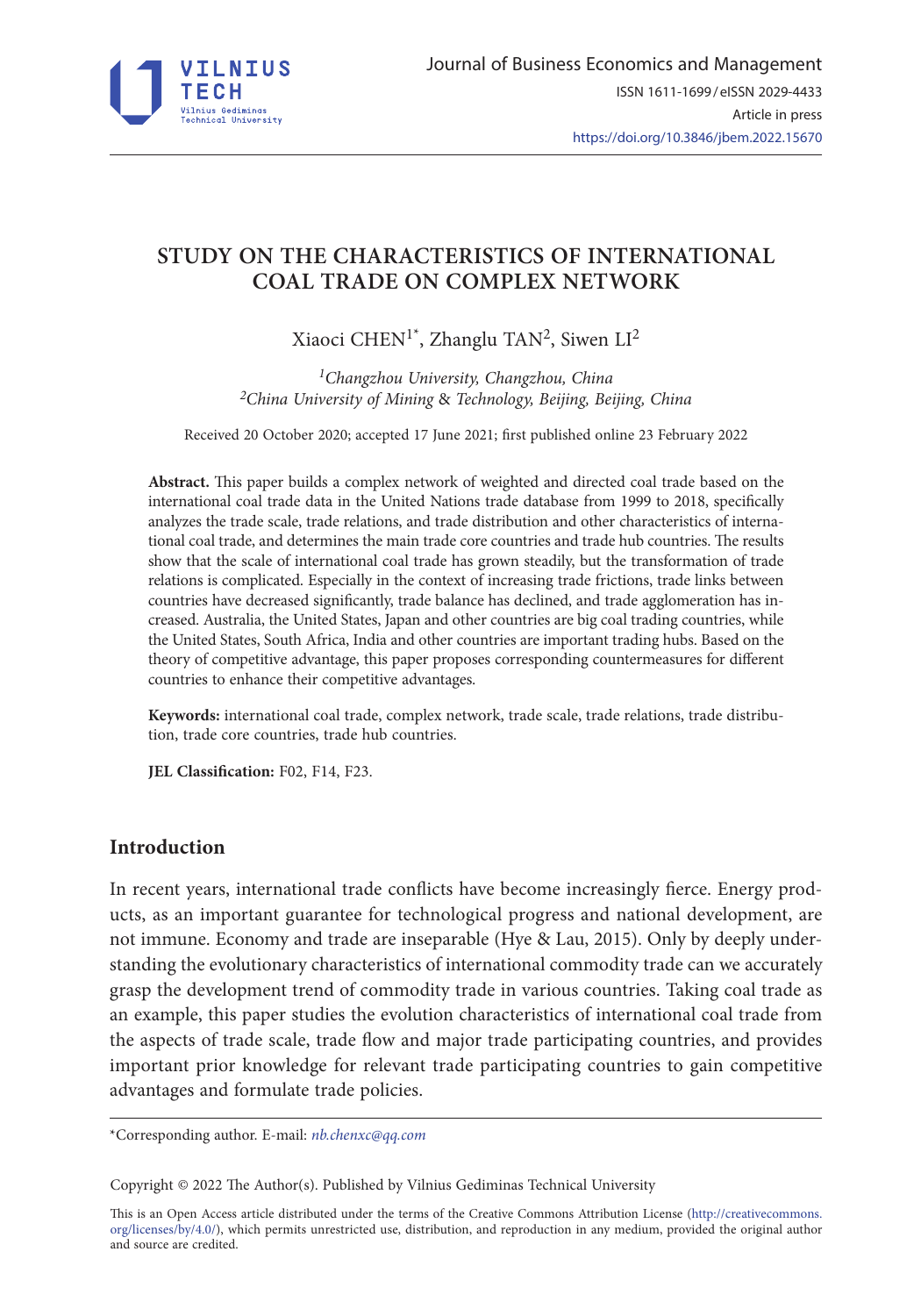Among the natural resources, what is striking is that energy resources notably impact the economy, the industry, the population, the education and other fields (Torres et al., 2013). This matters more in the developing countries with fast economic growth, such as China (Umar et al., 2020). The coal is known as a typical energy product, and it is also an important national strategic resource. According to the BP Statistical Review of World Energy 2019, global coal production grew by 4.3 percent year on year in 2019, twice the average growth rate of the last decade, and coal accounted for 27.2 percent in the global primary energy in 2018, more than 50 percent in the primary energy of developing countries, including China (BP, 2019). In the current environment, studying the characteristics of international coal trade is of great significance for stabilizing the market, formulating competitive strategies, and promoting global economic growth.

This paper aims to establish a quantitative and systematic theoretical model for analyzing the characteristics of international coal trade, systematically studies the characteristics of the international coal trade, analyzes its competition in the international market, and ultimately guide countries to form a competitive advantage strategy. This paper not only has certain theoretical significance, but also has considerable practical value.

The paper is structured as follows. Section 1 explains the theoretical background of the research and the reasons for selecting the research method. Section 2 constructs the theoretical model and the network model of coal trade, also shows the data source, the applicability of the method and the calculation formula of the index. Section 3 presents the results. Section 4 shows the countermeasures. The final section concludes the paper.

### **1. Literature review**

It is well known that the coal is one of the most widely used primary energy sources in the world. Many researchers have made various economic models from policy, environment, finance and other aspects to study the characteristics of coal trade in depth. Chen J analyzes the influence of BRICs in energy trade, and finds that in the coal trade among BRICS countries, China's competitiveness is declining annually while Russia shows an opposite trend (Chen et al., 2021). Hauenstein and Holz (2021) analyzes the future role development of the U.S. coal industry from an industry perspective. Guan and An (2017) took four of the primary energy products as the research objects to discuss the energy trade preferences of the world's major energy consuming countries, and argued that governments can develop traditional energy trade through more triangular cooperation. Wu and Chen (2018) used a multi-regional input-output model to track the consumption and use of raw coal in the world, and concluded that the United States and China have important influences in the world coal trade. Furthermore, Xia et al. (2017) established a multi-regional input-output model to find the central hub in the coal supply chain, and determined the key role of direct trade in the global coal utilization of the United States, China and other economic powers. In view of the current phenomena that the environmental protection policy by reducing coal consumption universally caters to the demand side, Gao et al. (2018) proposed to remove production subsidies and suspend the development of new coal mines, which could reduce the quantum of international coal trade and achieve the energy-saving and emission reduction.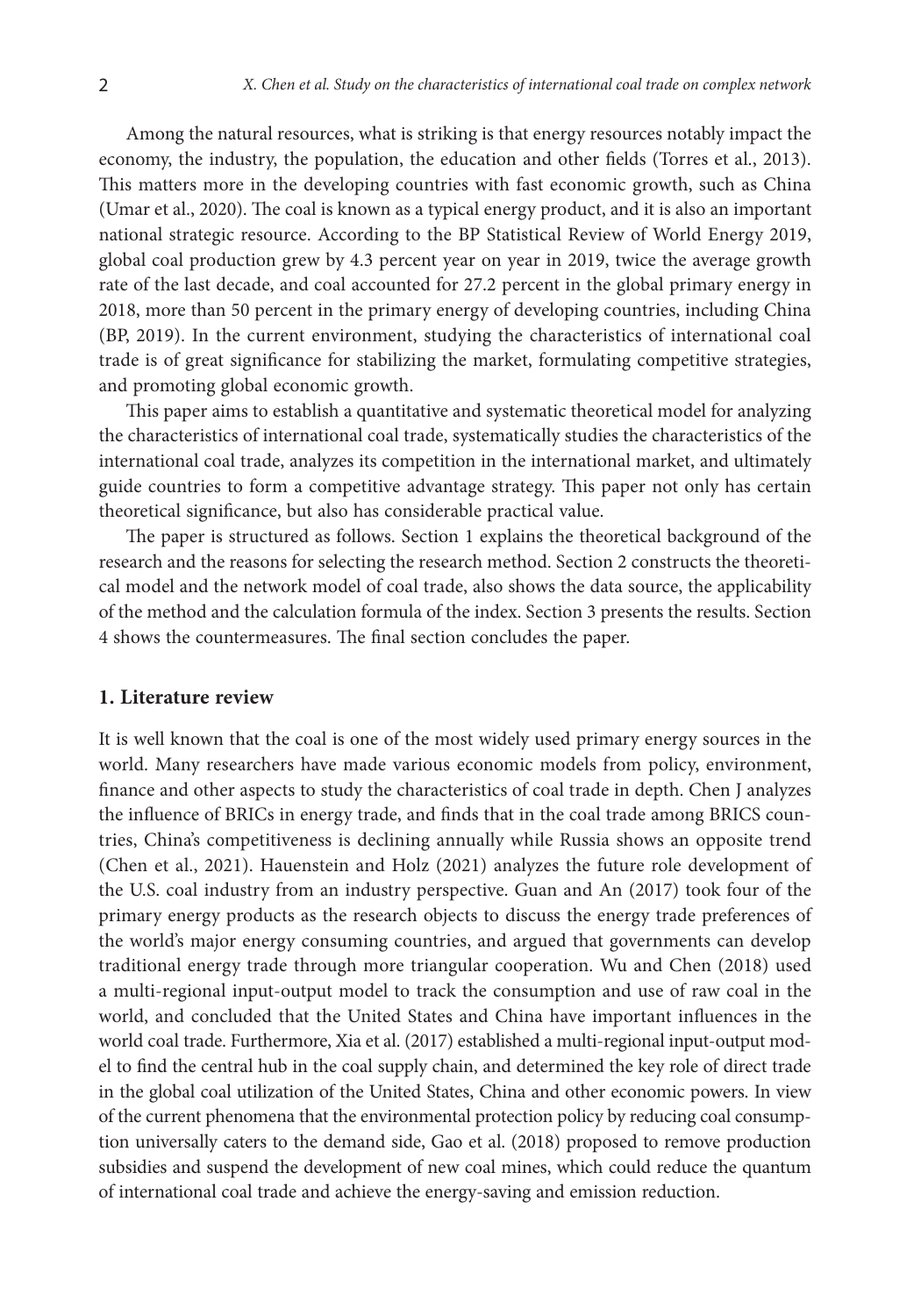The above studies have specifically examined one or more impact factors in coal trade, analyzed its local characteristics and time evolution, and put forward specific suggestions to improve competitive position. However, these researches do not study the characteristics of coal trade thoroughly and systematically. In recent years, the complex network researches have gradually emerged and extended from the computer field to other disciplines, thus the establishment of various trades networks and transportation networks provide brand new ideas for related researches (Barabási & Albert, 1999). Hu et al. (2020) constructed a global scrap metal trade network to analyze the characteristics and dynamic evolution of the scrap metal trade. Zhong et al. (2018) established a complex network of international steel trade and found that global steel trade is increasingly concentrated in a few countries, and the trade hierarchy is becoming increasingly obvious. On the basis of the multi-regional input-output model and complex network, Wang et al. (2019) built the global rare earth flow complex networks, revealed the community distribution in rare earth trade, and identified the three most important trading entities: China, the United States, and Germany. Long et al. (2019) selected global forest products trade data from 2004 to 2016 to build a complex network and confirmed that the United States takes the core position in the trade competitions. Malighetti et al. (2019) explored the evolution of Asian aviation networks in the new era, arguing that more cooperative and free policy measures are conducive to improving the efficiency of air transportation. Zhong et al. (2017) et al. used quantitative analysis of community evolution to detect cluster changes in the centralized trade of fossil fuel countries such as oil and natural gas. The above-mentioned research is of great significance to the promotion and application of complex networks and related research.

The international coal trade network is a typical complex system involving many countries, the trade relations between countries are changing dynamically, and the complex network method has already been the extensive application in the coal transportation and coal price analysis, showing its strong suitability (Bhattacharya et al., 2008; Guan & An, 2017; Xia et al., 2017; Wang et al., 2019; Wang & Li, 2019; Zhang et al., 2019; Semanur et al., 2020). In the global trade system, what should be of concern is that how the system changes and the change characteristics of its members. The changes of these crucial members have an important effect on the whole system. Other impacted members need to improve their capacity of avoiding adverse impact and develop their foreseeability of good news. The coal trade system is a typical complex network with numerous members, where trade relations are under dynamic changing (Cronshaw, 2015). In the process of building international coal trade complex networks, the trade participants can be abstracted into individual nodes, and the connections between nodes can be used to represent trade transactions. Based on this, the complex trading system can be mapped into an abstract network. Having built the coal international trade networks, researchers can systematically analyze the trade volume, node degree, node strength, centrality, clustering coefficient, network density, average path length and other indicators. By analyzing these changing indicators over time and summarizing the changing characteristics, researchers can confirm the primary trade participants and their importance in the process, and specify the development and change of the international coal trade throughout the previous period. The changes of the overall indexes can reflect whether the international coal trade tends to be rather conservative or not. The indexes from the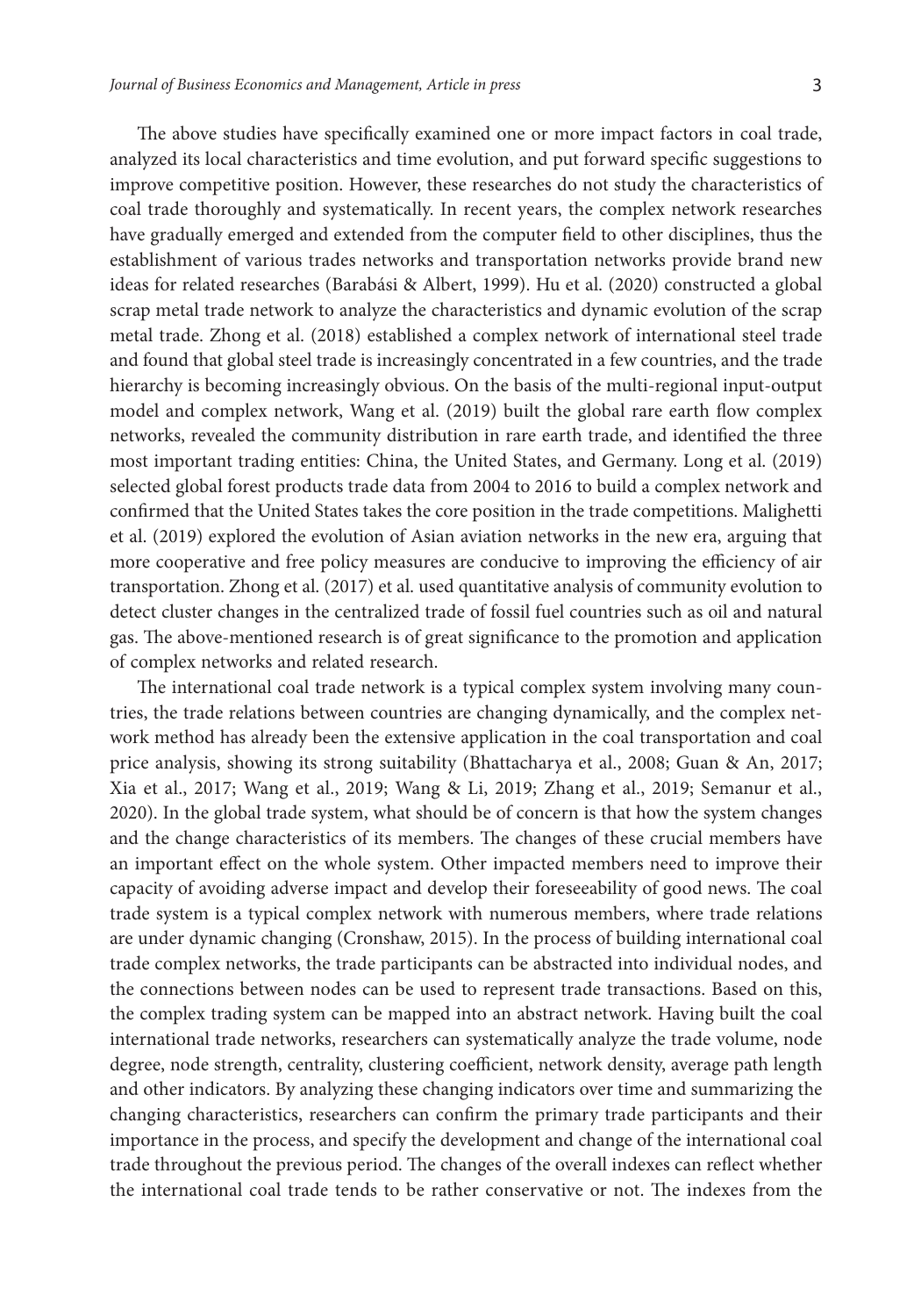nodes can present the trade tendencies of the major coal trading countries. After the trade disputes, its trade restorability is also noteworthy for researchers. These changes in reality can be abstracted to be the changes of the network indicators.

This paper takes the international coal trade as its research object. Based on the theory of international trade and complex networks, without consideration of geographic location and environmental differences, each trading country is abstracted as a node and the trade relations between countries are abstracted as edges. It constructs unweighteddirect and weighted-direct international coal trade complex networks. The complex networks are constructed from the perspectives of trade scale, trade relations, trade flows and core trade participants to study the characteristics of the international coal trade. It finally proposes strategies for countries to gain competitive advantages in the international coal trade.

#### **2. Methodology and data**

This study selects 1999–2018 international coal (Customs Code: HS2701, coal) trade data in the United Nations commodity trade statistics database (http://comtrade.un.org). The international coal trade complex networks can be built as  $G = (V, E, W)$ , where  $V = \{v_1, v_2, ..., v_N\}$ represents the set of countries,  $E = \{e_1, e_2,..., e_S\}$  represents the set of coal trade links between all countries,  $W = \{w_1, w, ..., w_T\}$  represents the set of trade volume, and *N* represents the number of these countries. The trade network can be expressed in matrix form and the unweighted-direct network is as follows:

$$
G_{N\times N} = \begin{Bmatrix} e_{11} & \cdots & e_{1N} \\ \vdots & \ddots & \vdots \\ e_{N1} & \cdots & e_{NN} \end{Bmatrix},
$$
 (1)

where  $e_{ij} = 0$  means no link between the country *i* and the country *j*.

The weighted-direct network is as follows:

$$
G_{N\times N} = \begin{cases} w_{11} & \cdots & w_{1N} \\ \vdots & \ddots & \vdots \\ w_{N1} & \cdots & w_{NN} \end{cases},
$$
 (2)

where *wij* represents the trade volume between the country *i* and the country *j*.

The complex networks refer to the networks with some or all characteristics such as "small world", "cluster" and "power-law degree distribution" (Watts & Strogatz, 1998; Barabási & Albert, 1999). The international coal trade network is characterized by "small world" and "cluster". As shown in Figure 1, the degree distribution basically conforms to the power-law distribution. Therefore, the international coal network is exactly a typical one, which can be analyzed by the theory of complex network.

This paper analyzes the international coal trade complex network from the aspects of network density, network diameter, node degree and degree relationship (Strogatz, 2001; Newman, 2002; Guimera et al., 2005).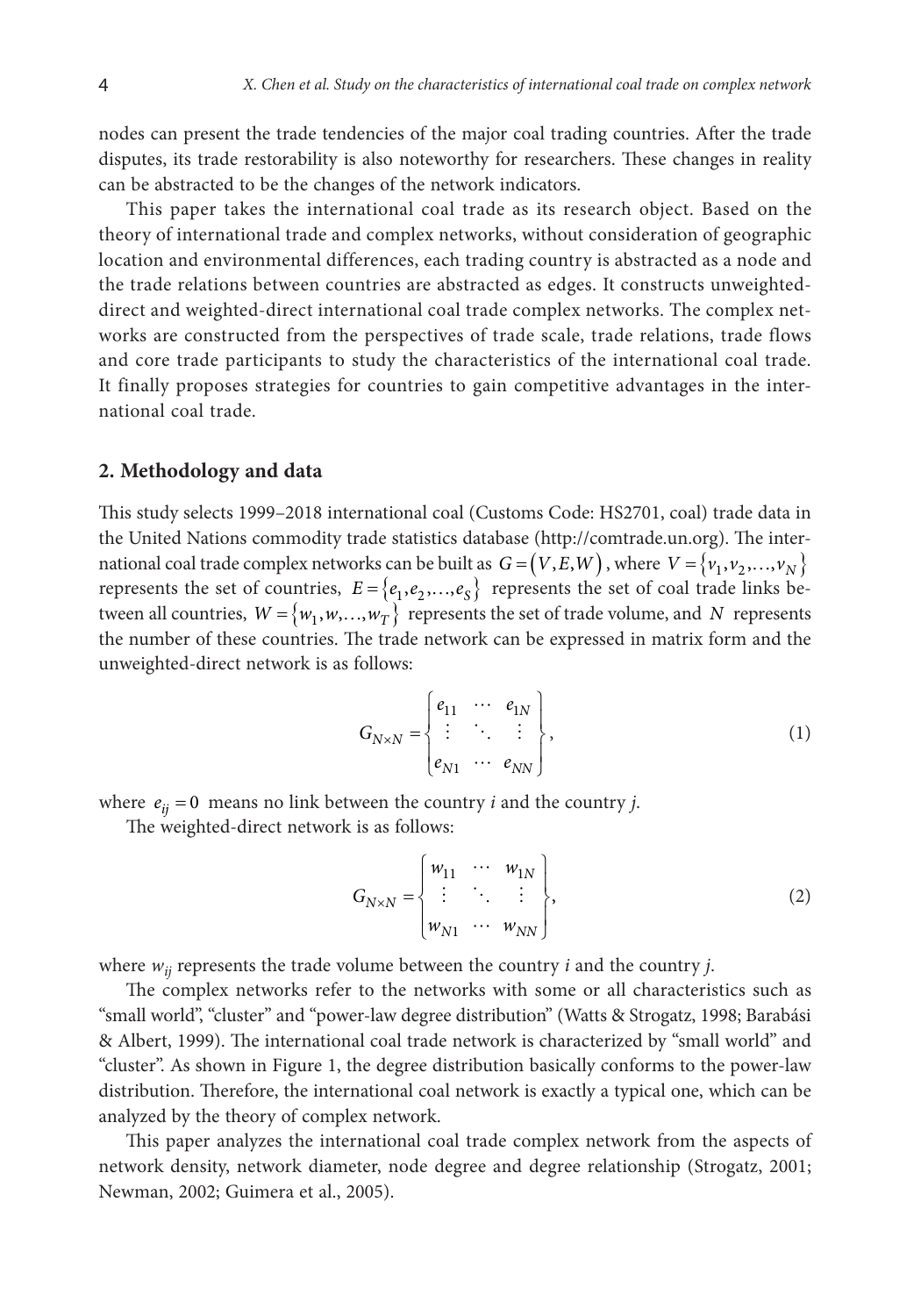

Figure 1. Degree distribution in 2002, 2006, 2010, 2014 and 2018

The network density describes the density of connections between nodes in a network. Suppose the number of countries participating in international coal trade is *N*, the actual number of connections is *M*, and the calculation formula for network density is as follows:

$$
Density = \frac{M}{N(N-1)}.\tag{3}
$$

The average path length (APL) is the average of the number of edges that the shortest path passes between the nodes in the network. Let *dij* be the number of edges passed by the shortest path between node *i* and node *j*, the calculation formula of the average path length is as follows:

$$
Length = \frac{1}{N(N-1)} \sum_{i \neq j} d_{ij}.
$$
\n(4)

The network diameter is the maximum number of edges that the shortest path passes between the nodes in the network which reflects the degree of trade risk. The calculation formula of the Network Diameter is as follows:

$$
Diameter = \max\left(d_{ij}\right). \tag{5}
$$

The Standard network strength entropy (SNSE) defines the non-homogeneity of a complex network. Let  $k_i$  be the degree centrality of the node, and the calculation formula of SNSE is as follows:

$$
Entropy = \frac{-2\sum_{i=1}^{N} \left( \frac{k_i}{\sum_{i=1}^{N} k_i} ln \frac{k_i}{\sum_{i=1}^{N} k_i} \right) - ln4(N-1)}{lnN^2 - ln4(N-1)}.
$$
\n(6)

The degree centrality measures the number of points with directly connection to the nodes in the network. The calculation formula for the degree centrality of nodes is as follows: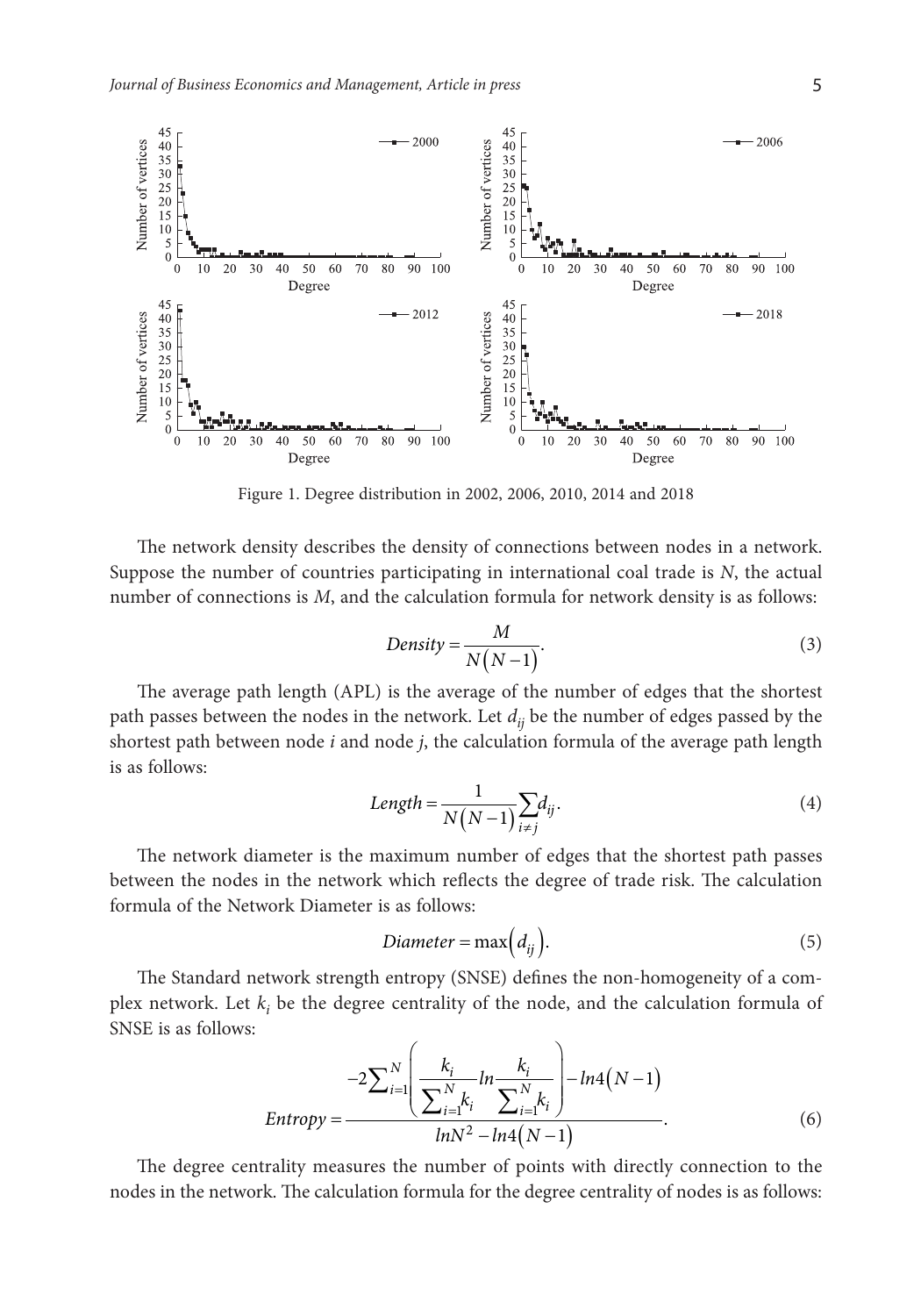$$
Degree Centrality = \sum_{i \neq j} e_{ij}.
$$
 (7)

The betweenness centrality describes the degree of node control over resources in the network. Assuming that the number of paths between node *j* and node *k* in the network is *gjk*,

the number of paths passing through the node *i* is  $g_{jk}(i)$ , and the definition is  $b_{jk}(i) = \frac{g_{jk}(i)}{g_{jk}}$  $b_{jk}(i) = \frac{g_{jk}(i)}{g_{jk}}$ .

In order to compare complex networks of different sizes, the calculation formula for the betweenness centrality of nodes is as follows:

$$
Betweeness Centrality = \frac{2\sum_{j}^{n} \sum_{k}^{n} b_{jk}(i)}{N^2 - 3N + 2}.
$$
\n(8)

The degree assortativity coefficient is used to measure the connection tendency of nodes, reflecting the trade tendency of trading countries. Supposing there is an adjacency matrix, each element in the matrix is  $c_{ij}$ , let  $\sum c_{ij} = 1$ *ij*  $\sum c_{ij} = 1$ ,  $\sum c_{ij} = a_i$ *j*  $\sum c_{ij} = a_i$ ,  $\sum c_{ij} = b_i$ *i*  $\sum c_{ij} = b_i$  , the calculation formula of the degree assortativity coefficient is as follows:

$$
Degree Correlation = \frac{\sum_{i} c_{ii} - \sum_{i} a_{i} b_{i}}{1 - \sum_{i} a_{i} b_{i}}.
$$
\n(9)

The clustering coefficient (Clustering) is the average probability of interconnection between two nodes connected to the same node in the network, reflects the degree of aggregation of trade relations and trade networks. Suppose a node  $i$  has  $N_i$  adjacent nodes, the actual number of connections between those nodes is  $M_i$ , and the calculation formula of the clustering coefficient is as follows:

$$
Clustering = \frac{2M_i}{N_i (N_i - 1)}.
$$
\n(10)

The reciprocity is used to measure the degree of interconnection between nodes in the network and reflects the amount of two-way trade in trade relations. Suppose  $\bar{e} = \sum_{i \neq j} \frac{\epsilon_{ij}}{N(N-1)}$ *i j e*  $\overline{e} = \sum_{i \neq j} \frac{e_{ij}}{N(N-1)},$ the calculation formula of the reciprocity coefficient is as follows:

$$
Reciprocity = \frac{\sum_{i \neq j} (e_{ij} - \overline{e})(e_{ji} - \overline{e})}{\sum_{i \neq j} (e_{ij} - \overline{e})^2}.
$$
\n(11)

# **3. Results**

### **3.1. Analysis of the overall pattern of trade**

Analysis of international coal trade volume and trade value: Through the analysis of the participating countries, trade relations, trade amount and trade volume of international coal trade from 1999 to 2018, the overall characteristics of international coal trade can be found.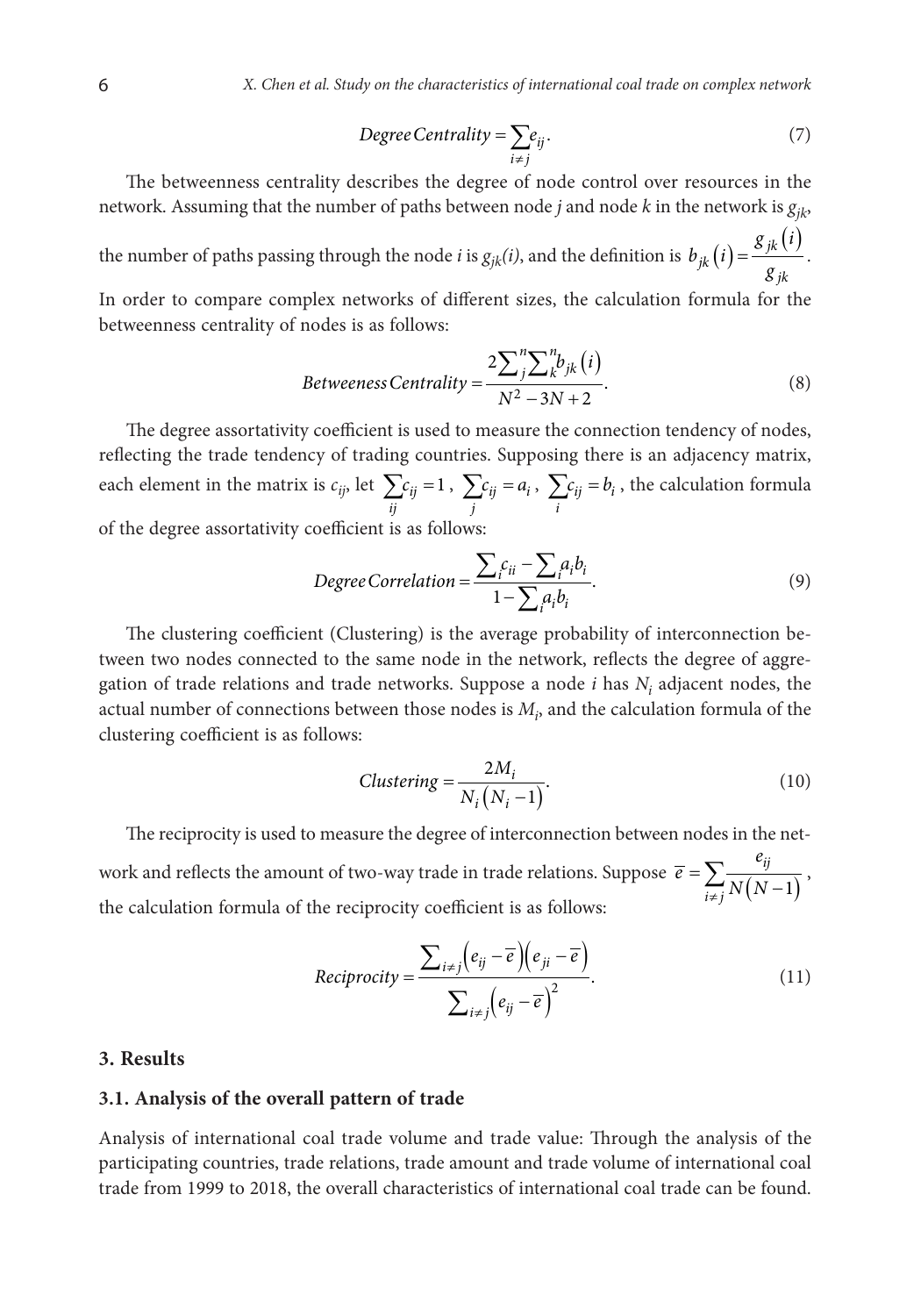As shown in the Figure 2, from the perspective of trade volume, the scale of the international coal trade increased steadily from 1999 to 2007. It fell slightly in 2008, and then continued to grow. There were slight fluctuations in 2013–2017, and the growth rate in 2017–2018 was significantly accelerated. From the perspective of total trade amount, the scale of coal trade grew rapidly from 1999 to 2008, and fell slightly from 2008 to 2009, and then continued to grow, and reached its peak in 2011. The scale of international coal trade dropped sharply since 2011. It bottomed out in 2016 and rebounded and has maintained steady growth so far.



Figure 2. Changes in the coal trade from 1999 to 2018

Analysis on the Main Body of International Coal Trade and Trade Relations: With the development of the economy and the increasing demand for human energy, although oil, natural gas, solar, wind and other energy sources are becoming more abundant, many countries still participate in the coal trade. As an important primary energy source, the coal is still inseparable for human production and life for a long period of time. However, due to the more and more alternative energy sources, it is an irreversible trend that the coal transactions tend to proceed steadily or even suffer a downtrend. As Figure 3 shows, the number of participating countries in coal trade has fluctuated and increased since 2001, decreased slightly between 2008 and 2009, and finally reached a peak in 2012, and then slowly declined. The number of coal trade relations fluctuated upwards, and reached a peak in 2016, decreased sharply from 2016 to 2017, and remained stable in 2018. Similarly, the changes in the quan-



Figure 3. Trends in the total international trade of coal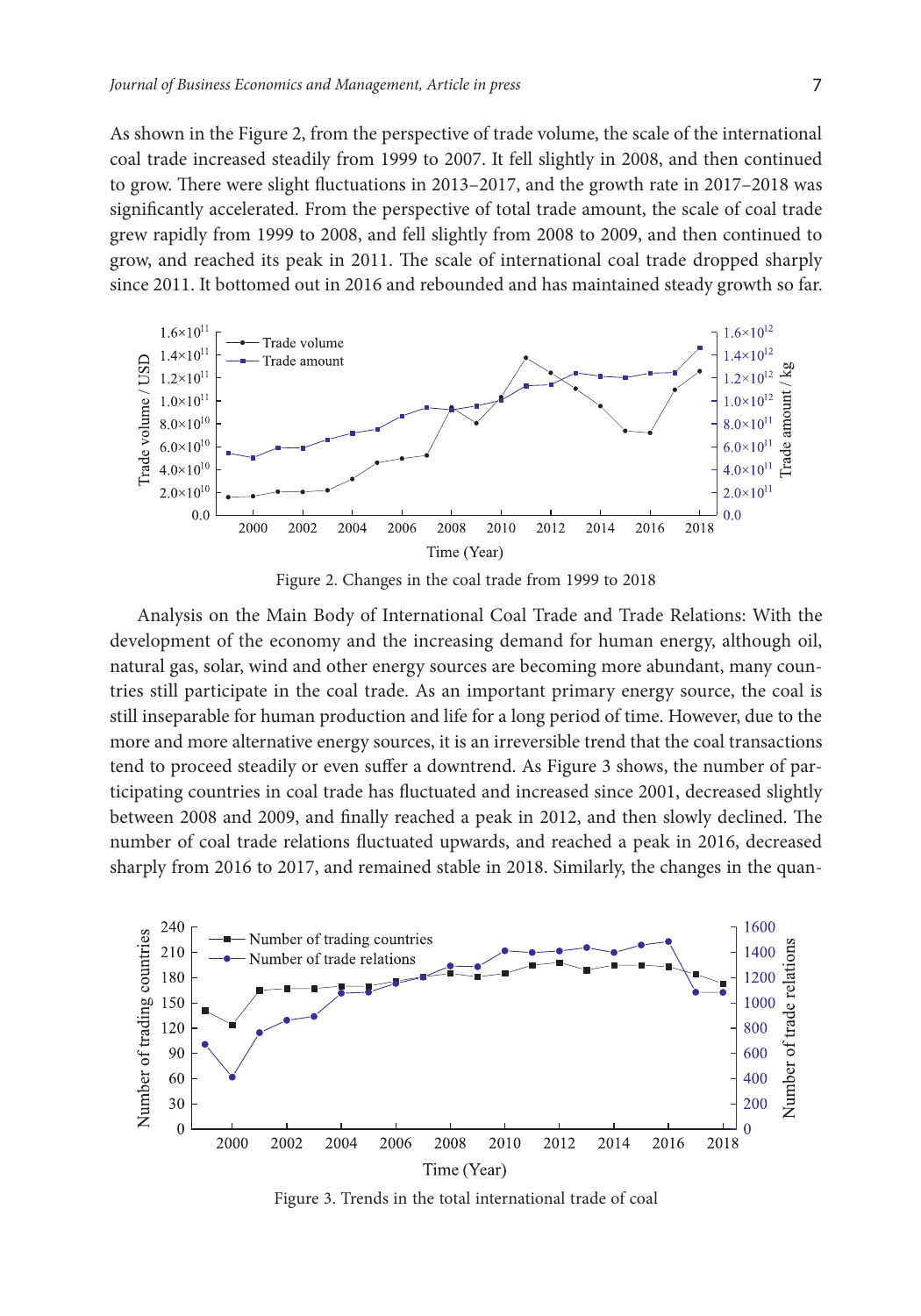tity of coal importing and exporting countries in Figure 4 also support the changes in trade relations basically corresponding to those in the Figure 3. The activeness of the international coal trade tends to be a slowdown, which probably continues for some time to come.



Figure 4. Evolution of the number of trading countries

#### **3.2. Evolution of coal trade relations**

Changes in trade relations are an important part of the evolution of coal trade. Through the analysis of the scale of coal trade and trade relations, it is found that the importance of coal has increased relatively, trade relations have increased steadily, and the trade system has become more and more complex.

Evolution of the tightness of the coal trade links: Through the evolution analysis of network density, network diameter and average path length based on the unweighted-direct coal trade network from 1999 to 2018, the overall tightness of the international coal trade is measured.

From Table 1, the network density rises with fluctuations and the network diameter remains basically stable. For a long time, the diameter of the coal trade network has been in the range [6,7], which indicates that there exists high risk in the coal trade. In addition, the average path length of the network is greater than 2 from 1999 to 2018, which shows that the cost of the coal circulation is high. The evolution of the trade intimacy reveals that the international coal trade is getting closer, but there always exists a high trade risk. A higher level of risk is not conducive to the stability of the coal trade and restricts closer exchanges at the same time.

The evolution of trade relevance: The study calculated the changes in the clustering coefficient of the international coal trade network from 1999 to 2018. The specific analysis is made from the four angles of degree distribution, clustering coefficient difference of the same degree value, clustering coefficient change at the same time, and clustering coefficient distribution. As shown in the Figure 5, the degree distribution is relatively scattered, with the maximum degree value exceeding 70 throughout the years. As time grows, the degree of nodes in the network increases, indicating that the entire coal trade network is more complex. Under the premise of consistent centrality, the clustering coefficient of nodes fluctuates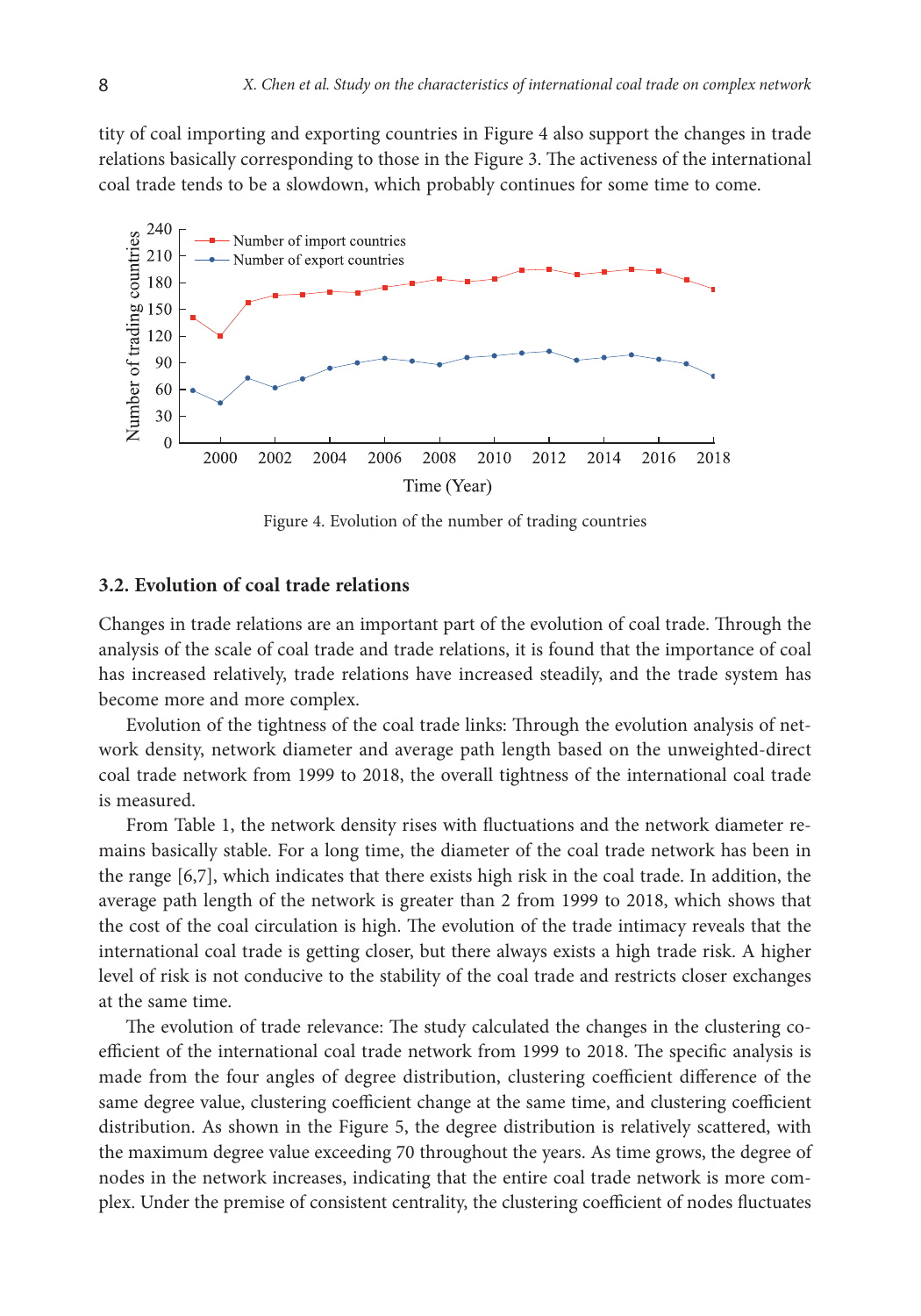| Year | Network<br>density | Network<br>diameter | Average<br>path length | Year | <b>Network</b><br>density | <b>Network</b><br>diameter | Average<br>path length |
|------|--------------------|---------------------|------------------------|------|---------------------------|----------------------------|------------------------|
| 1999 | 0.0113             | 6                   | 2.77                   | 2009 | 0.0217                    | 6                          | 2.62                   |
| 2000 | 0.00697            | 7                   | 2.69                   | 2010 | 0.0238                    | 6                          | 2.54                   |
| 2001 | 0.0129             | 7                   | 2.65                   | 2011 | 0.0236                    | 6                          | 2.57                   |
| 2002 | 0.0146             | 6                   | 2.55                   | 2012 | 0.0238                    | 7                          | 2.62                   |
| 2003 | 0.0151             | 6                   | 2.71                   | 2013 | 0.0243                    | 6                          | 2.48                   |
| 2004 | 0.0182             | 6                   | 2.64                   | 2014 | 0.0236                    | 6                          | 2.47                   |
| 2005 | 0.0183             | 6                   | 2.80                   | 2015 | 0.0246                    | 7                          | 2.59                   |
| 2006 | 0.0195             | 6                   | 2.63                   | 2016 | 0.0251                    | 7                          | 2.45                   |
| 2007 | 0.0203             | 6                   | 2.58                   | 2017 | 0.0183                    | 6                          | 2.69                   |
| 2008 | 0.0218             | 6                   | 2.51                   | 2018 | 0.0183                    | 6                          | 2.62                   |

Table 1. 1999–2018 International coal trade indicators

and rises over time, indicating that the agglomeration degree of international coal trade is constantly changing, and nodes with larger clustering coefficients often have lower centrality.

Combined with Table 2 and Table 3, taking 2018 as an example, countries with a higher clustering coefficient often have fewer trade partners, and these countries have less trade, and their imports are basically greater than their exports, indicating that these countries have little demand for coal. Meanwhile, due to the constraints of economic level, transportation conditions, and resource endowment, countries only trade with a few specific countries, so they have a high degree of relevance. Countries with high degree centrality always have low agglomeration levels due to a large number of trading partners and the varying levels of economic development and geographic distribution of their trading partners. From the distribution of clustering coefficient, the international coal trade has undergone a process from order to disorder, and then to order. Overall, the clustering coefficient's distribution from 2008 to 2011 is significantly more chaotic. Prior to this, there were fewer coal trade relationships in the early stages. After that, the coal trade gradually increased, and some more obvious trade groups began to appear.



Figure 5. Cluster coefficient evolution in 2002, 2006, 2010, 2014 and 2018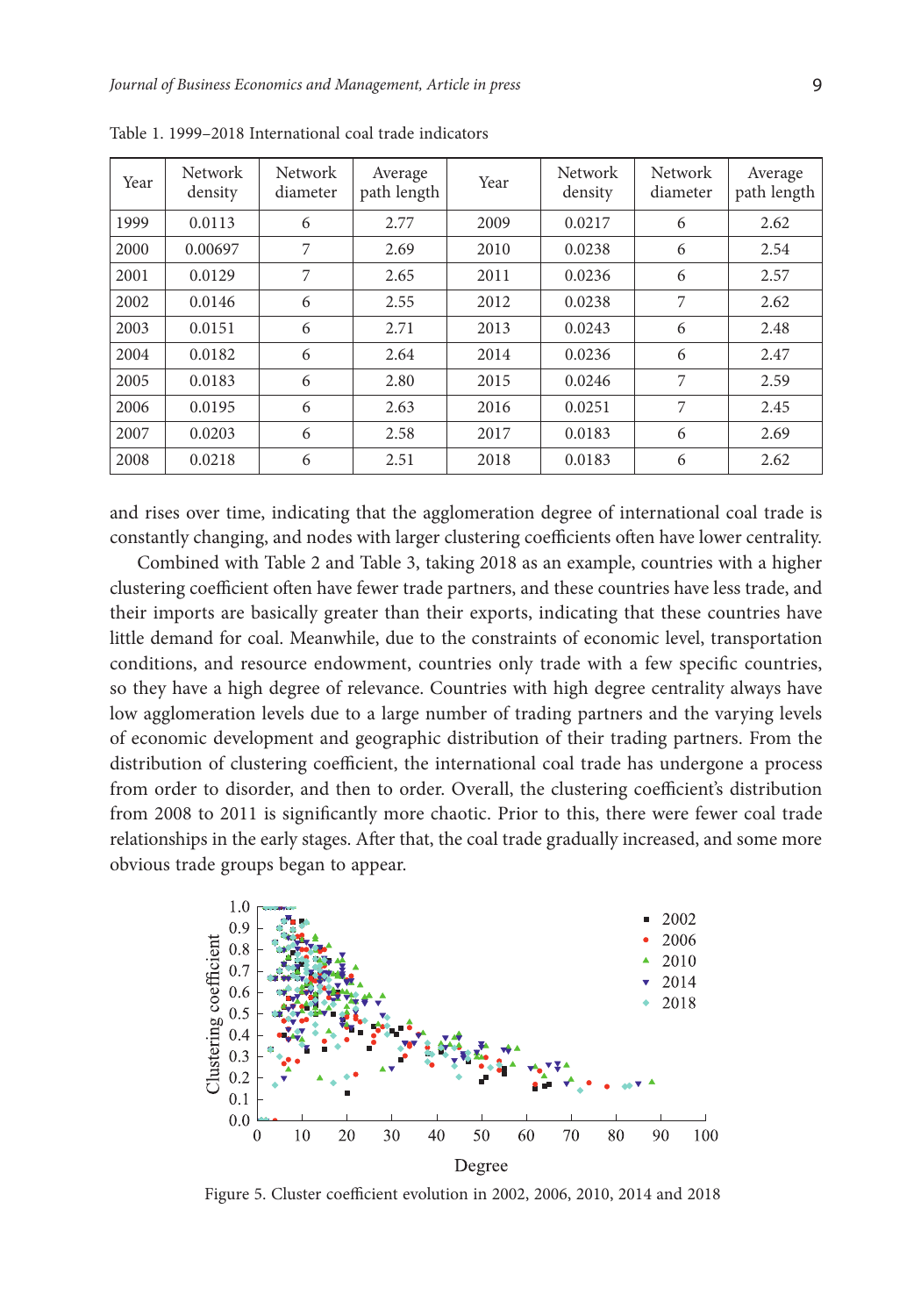| Country   | Number of import<br>countries | Number of export<br>countries | Trade amount/Kg      | Clustering<br>coefficient |
|-----------|-------------------------------|-------------------------------|----------------------|---------------------------|
| AM        | $\overline{2}$                | $\Omega$                      | $1.92\times10^{6}$   |                           |
| BJ        | 3                             | $\Omega$                      | $1.20\times10^{8}$   |                           |
| <b>SV</b> | $\overline{2}$                | $\Omega$                      | $2.31 \times 10^{6}$ |                           |
| NI        | $\overline{2}$                | $\Omega$                      | $3.45 \times 10^{3}$ |                           |
| <b>PY</b> | 3                             | $\Omega$                      | $4.38\times10^{6}$   |                           |
| <b>BN</b> | 7                             | $\overline{\mathcal{L}}$      | $1.52\times10^{7}$   | 0.95                      |
| LU        | 9                             | 3                             | $5.11\times10^{7}$   | 0.95                      |
| МT        | $\overline{4}$                |                               | $1.64\times10^{4}$   | 0.93                      |
| KH        | 5                             |                               | $5.07\times10^{7}$   | 0.92                      |
| PY        | 8                             |                               | $4.55 \times 10^8$   | 0.92                      |

Table 2. Ten countries with higher clustering degree in 2018

Table 3. Ten countries with lower clustering degree in 2018

| Country        | Number of export<br>Number of import<br>countries<br>countries |    | Trade amount/kg       | Clustering<br>coefficient |  |
|----------------|----------------------------------------------------------------|----|-----------------------|---------------------------|--|
| ZA.            | 37                                                             | 72 | $8.44\times10^{10}$   | 0.14                      |  |
| US.            | 17                                                             | 81 | $1.47\times10^{11}$   | 0.16                      |  |
| <b>RU</b>      | 15                                                             | 83 | $2.22 \times 10^{11}$ | 0.16                      |  |
| <b>GH</b>      | 9                                                              | 1  | $5.36 \times 10^7$    | 0.17                      |  |
| L <sub>B</sub> | 5                                                              | 11 | $7.81\times10^{7}$    | 0.18                      |  |
| TR             | 13                                                             | 35 | $3.83\times10^{11}$   | 0.21                      |  |
| PE             | $\overline{4}$                                                 | 18 | $9.51 \times 10^8$    | 0.21                      |  |
| <b>UK</b>      | 27                                                             | 46 | $1.01\times10^{10}$   | 0.245                     |  |
| CN             | 28                                                             | 35 | $1.91\times10^{11}$   | 0.26                      |  |
| <b>NL</b>      | 43                                                             | 48 | $2.77 \times 10^{10}$ | 0.26                      |  |

Evolution of the relevance of trading countries: In order to determine whether the participating countries of the international coal trade tend to trade with countries which possess comparable centrality, the degree assortativity coefficients for the period of 1999 to 2018 are needed to be calculated. As shown in the Figure 6, except in 2000, the degree assortativity coefficients of international coal trading networks are all less than 0, which is a typical heterogeneous mixture. On the whole, the degree assortativity coefficient of coal trade is decreasing, which indicates that countries with less centrality degree tend to trade with countries with greater centrality degree in the coal trade. For one thing, the country with higher centrality degree always means it has more trading partners and can provide better products. For another, countries with a higher centrality degree are more geographically dispersed. They generally assume the role of trade hub and information core, with more resources at their disposal. So they are more inclined to trade with them, and this trend is becoming increasingly clear.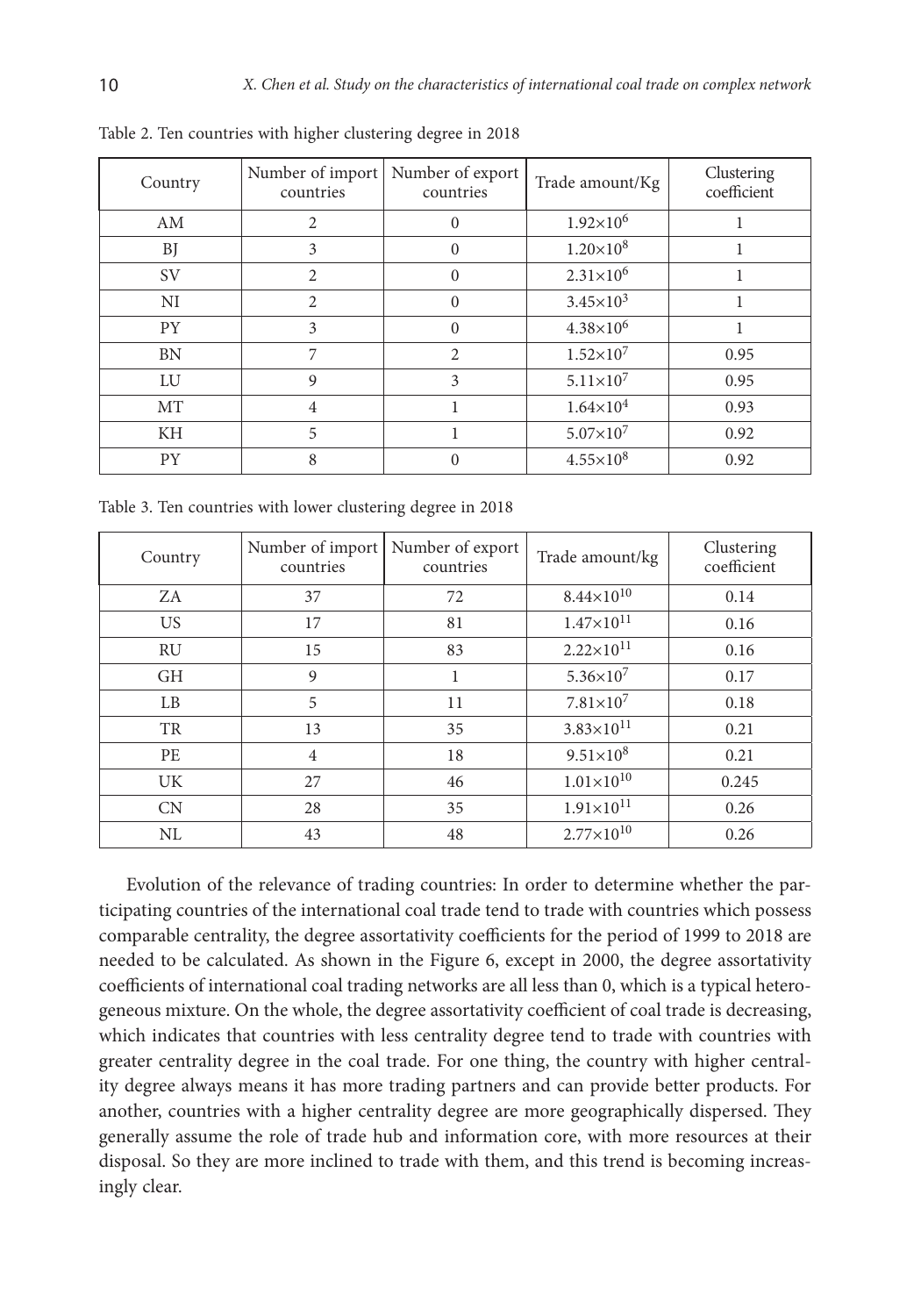

Figure 6. Evolution of node degree assortativity coefficient from 1999 to 2018

Evolution of market trade's order: The evolution of the international coal trade order is analyzed from the two aspects, respectively the convenience and order of trade. As shown in Table 1, the average path length of the network is less than 3, reaching the minimum value of 2.45 in 2016. This shows that with the deepening of the international coal trade, connections between countries have become more convenient. Figure 7 shows that the reciprocal coefficients of the international coal trade are between 0.20 and 0.35, which is lower than 0.5, indicating that the order of the international coal trade network is not high, bilateral trade between countries is relatively small, and most countries have obvious import or export advantages. Before 2010, the reciprocity coefficients show a clear upward trend of volatility, but it began to fall significantly after 2010. It shows that despite the increasing frequency of bilateral trade, the orderliness of the coal trade network still needs to be improved, while the complementarity of the national trade between countries tends to diminish, and regional monopoly groups are most likely to be formed.



Figure 7. Reciprocal coefficients curve from 1999 to 2018

The above results indicate that the international coal trade is still at high risk and the monopolistic organizations in a growing market are emerging. That the coal trade is growing more concentrated is advantageous to large countries of coal trading, especially large import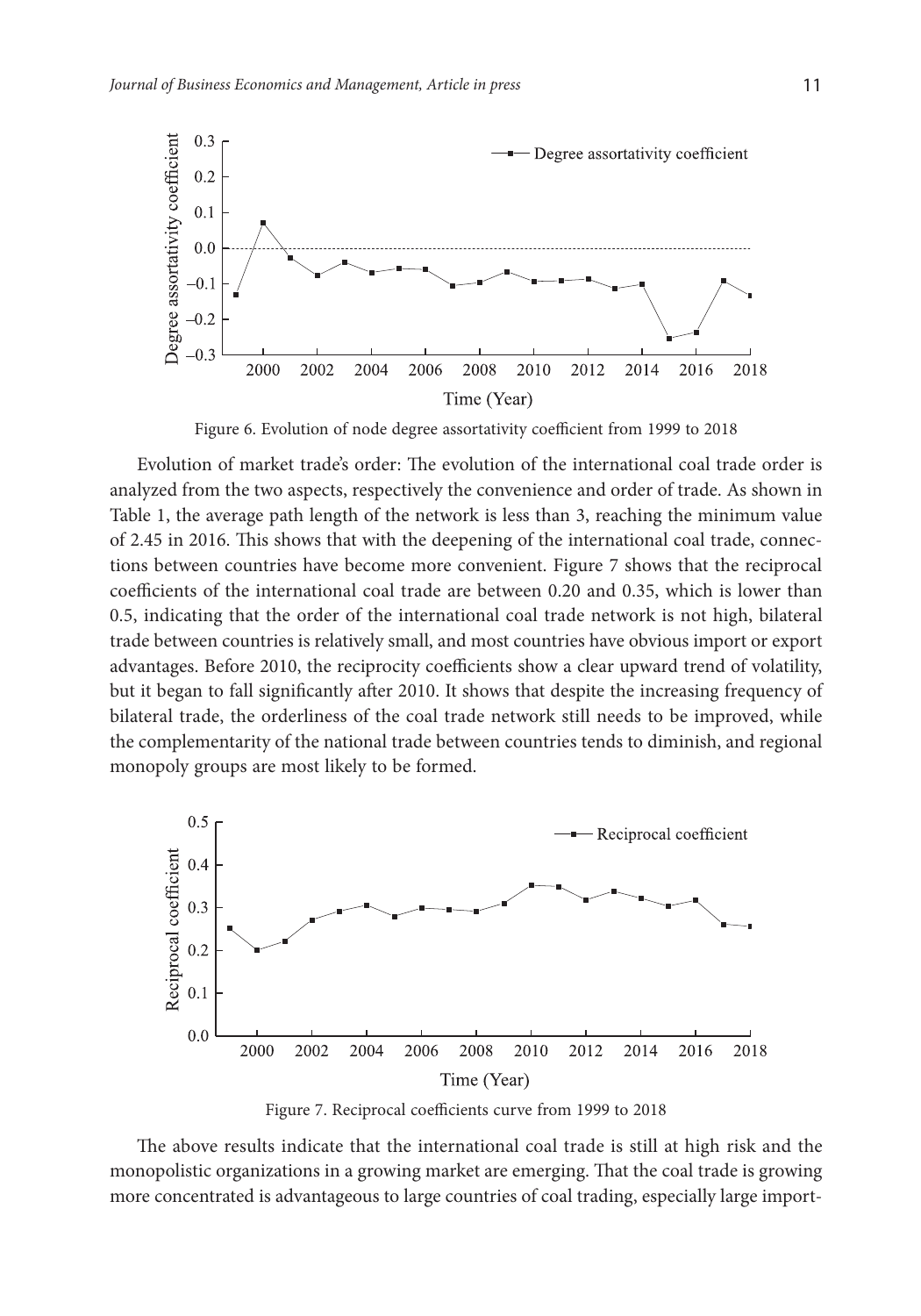ers. However, for small and medium-size countries, it is indispensable to maintain sharp vigilance about forming the monopoly body, and changing energy structure and developing multilateral trade are their viable options. For a coal importer, it is inevitable to find alternative energy sources or more coal suppliers. For a coal exporter, expanding production and global energy acquisition is conducive to further consolidating its position.

## **3.3. Evolution of trade flows of coal**

The analysis of the trade relations is mainly to reveal the characteristics of trade networks from the perspective of the connectivity of vertices in the international coal trade network. The trade volume between countries may differ sharply, but the analysis of the network topology ignores this difference. Therefore, the standard network strength entropy is used as a primary metric index to study the evolution of coal trade flow distribution.

Evolution of the coal trade equilibrium: As shown in Figure 8, the standard network strength entropy of the coal trade network is less than 0.7 over the years, indicating that the trades between countries had been generally unbalanced. The standard network strength entropy of the network went through a process of increasing at the early stage and then decreasing where it reached its peak in 2006. Before 2006, the heterogeneity of the network had declined, and the trade gap between countries had gradually dwindled. However, after 2006 the standard network strength entropy of the network fluctuated downward and the trade gap between countries widened, which manifests the fact that only a few countries owned a large trade volume while most countries made up a small proportion. The following reasons have changed the coal trade layout. Firstly, the external demand for energy in the world has increased, and emerging energy importing countries have established trade relations with traditional energy exporting countries. Secondly, constrained by factors such as resources and environment, some countries have reduced or even completely abandoned their external demand for coal, thereby reducing trade with related countries. Finally, political factors increase the cost and risk of the import and export trade, which prompts some countries to shift their trade partners or seek more internal substitution.



Figure 8. Standard network strength entropy changes from 1999 to 2018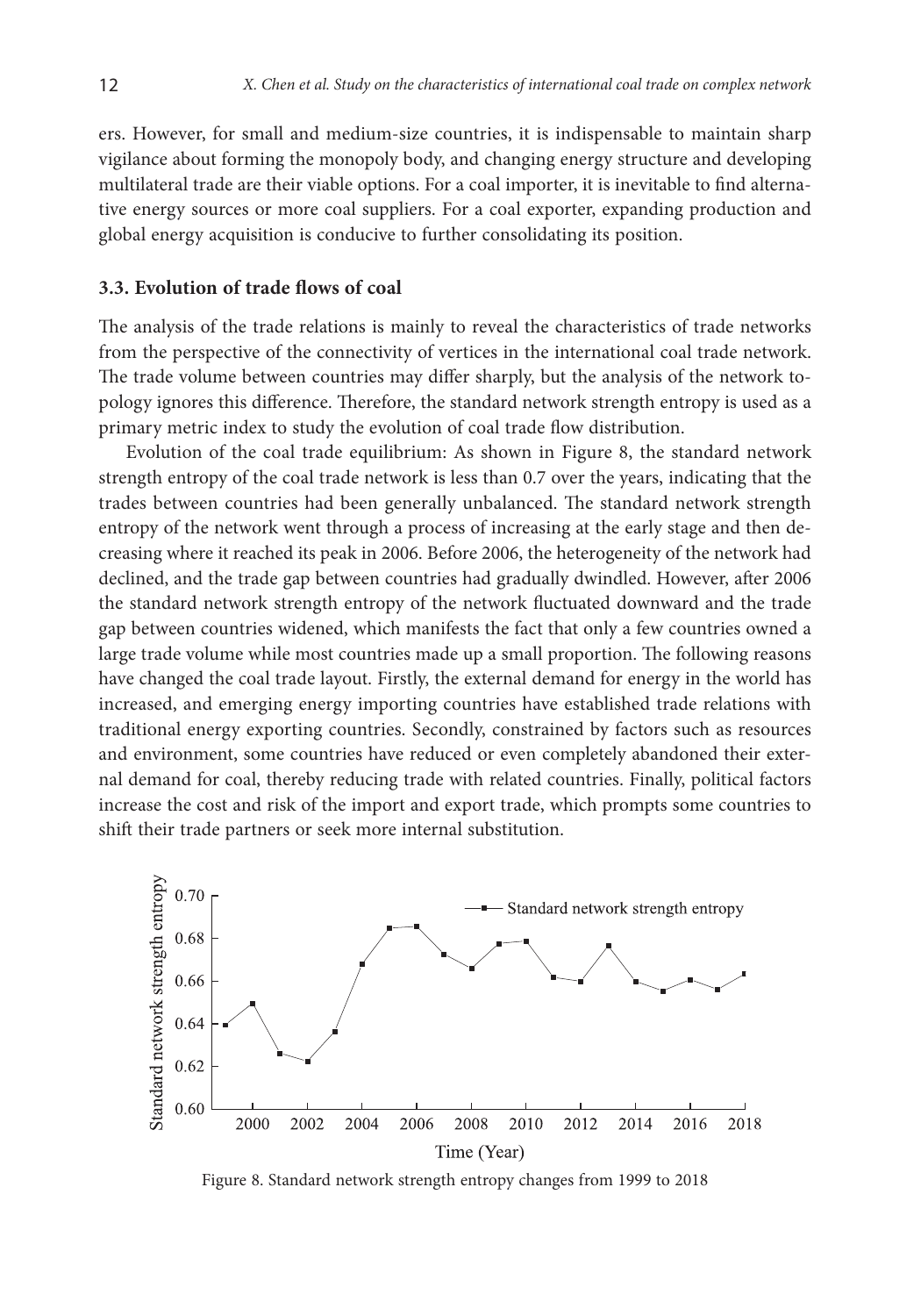#### **3.4. Evolution of the coal trade participating countries**

Evolution of trade influence in major countries: The coal trade influence can be reflected in the total coal trade volume involved in each country, that is, the strength of the nodes in the trade network can be measured by the trade influence index. The international coal trade network is a directed network where the node strength can be divided into the input strength s<sup>in</sup> and the output strength s<sup>out</sup> according to the direction of trade flows. The node strength is the sum of s<sup>in</sup> and s<sup>out</sup>. First, the trade influence index of a country with the largest trade volume is set as 100, and the trade impact index of other countries is calculated based on the proportion of their trade volume to the country with the largest trade volume, thereby the trade influence index for each country every year can be obtained. Through the above processing way, the influence index of each country is summarized in the range [0,100], which not only eliminates the magnitude difference of node strength in different years, but also demonstrates the relationship between the node strength and the maximum node strength of each country in the current year. Table 4 shows the top 10 countries of the 1999–2018 trade influence index.

As shown in Table 4, the influence index of net coal exporters is significantly higher than that of net coal importers. Australia, the United States, and Canada are all traditional coal exporting countries. China, Japan and South Korea have strong influence among net coal importing countries. China has been a net coal importer since 2009, and was previously a net coal exporter. Australia has been the country with the largest influence index since 1999 and is significantly ahead of the second ranked country. The main reasons are as follows. First, there exist a large number of opencast coal mines in Australia with the high quality of the coal and the low cost of mining. Second, Australia's coal mining technology is advanced, which not only has extremely high production efficiency, but also has extremely high safety. Australia is a typical coal exporter, and its out-degree is greater than the in-degree. Although Australia has advantages in coal exports, there exist still trade risks that it may be controlled by the coal exporters which have relatively large trade volume with Australia. Furthermore, those countries, such as China, Japan, the United States, Russia, Indonesia and other countries have all exceeded 40 in a certain period of time, but most of them are not stable, and the trade influence index fluctuates greatly. Combined with Figure 9, it can be found that the trade indexes are of a marked difference in distribution and unevenly distributed. A leading trade country must not only have a high trade influence index, but also have a certain degree of stability. From Table 4, the seven countries, including Australia, China, Japan, the United States, Russia, India, and South Korea, have stabilized and ranked high in the trade influence index since 2009. Therefore, these countries are identified as leading countries in the international coal trade.

It can also be seen from Figure 9 that Australia has always had the strongest trade influence, and there will be no major fluctuations in the foreseeable future. Japan's trade influence indexes are relatively stable with a slightly downward trend in general. China's trade influence index reached its peak in 2013, surpassing Japan to become the second most influential country. India's influence index is showing an upward trend, which fits its rapidly developing national strength. The changes in other countries are relatively stable, although there are fluctuations but the magnitude is very small. What is noteworthy is that although Indonesia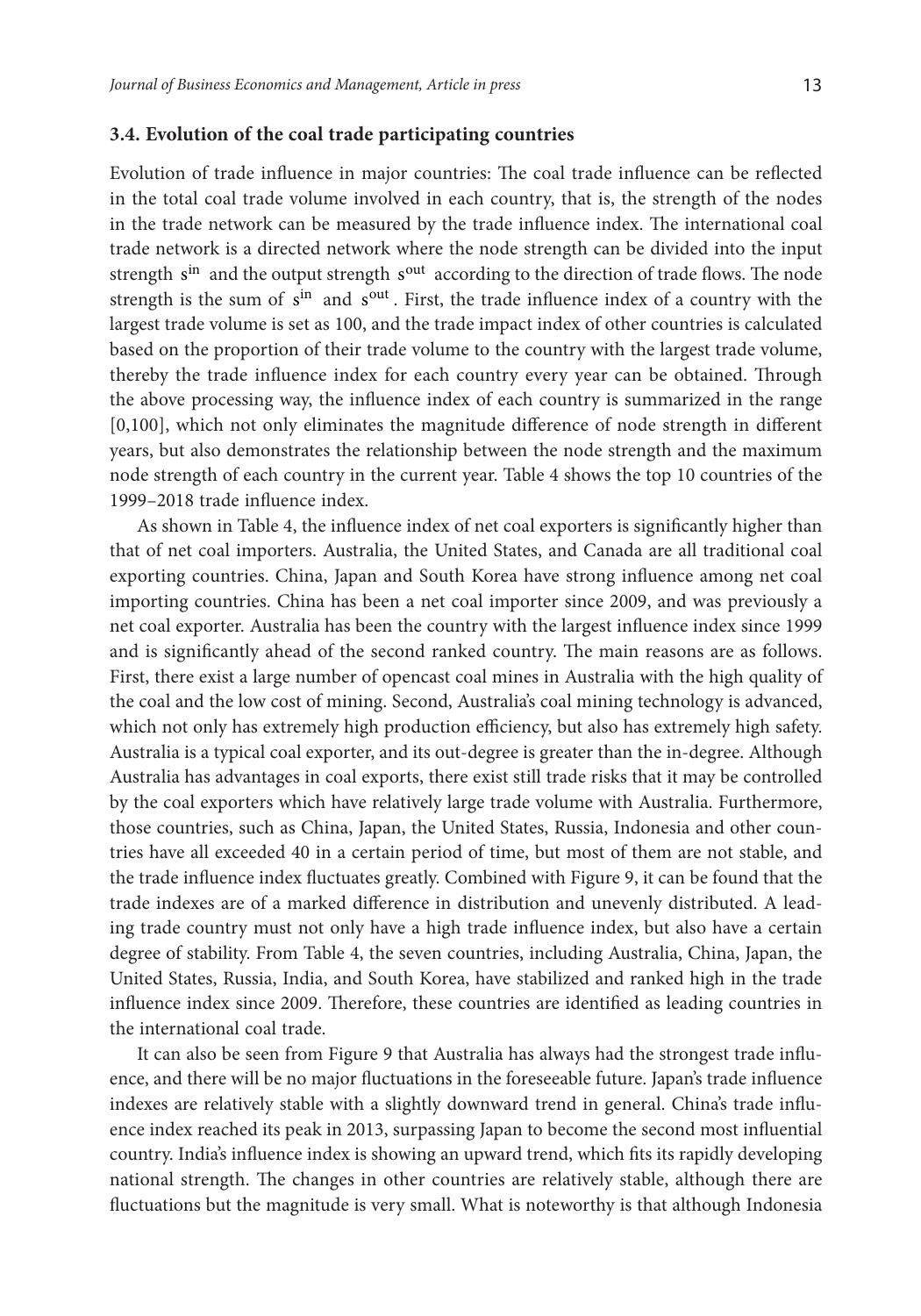can not be identified as a leading trade country according to the criteria of this paper, its trade influence has grown rapidly in recent years. As the world's second largest coal exporter only after Australia, Indonesia's trade influence and future development potential can not be underestimated.

|                | 1999          | 2000          | 2001          | 2002          | 2003          | 2004          | 2005          | 2006          | 2007          | 2008          |
|----------------|---------------|---------------|---------------|---------------|---------------|---------------|---------------|---------------|---------------|---------------|
| $\mathbf{1}$   | AU            | AU            | AU            | AU            | AU            | AU            | AU            | AU            | AU            | AU            |
|                | (100)         | (100)         | (100)         | (100)         | (100)         | (100)         | (100)         | (100)         | (100)         | (100)         |
| $\overline{2}$ | JP            | JP            | JP            | JP            | JP            | CN            | JP            | JP            | JP            | JP            |
|                | (77.36)       | (69.81)       | (76.78)       | (79.87)       | (80.25)       | (84.38)       | (66.47)       | (62.5)        | (65.14)       | (60.51)       |
| 3              | <b>US</b>     | <b>CN</b>     | <b>CN</b>     | <b>CN</b>     | CN            | JP            | <b>CN</b>     | <b>CN</b>     | CN            | CN            |
|                | (44.23)       | (28.33)       | (42.57)       | (50.72)       | (64.42)       | (81.85)       | (45.27)       | (38.98)       | (42.86)       | (31.65)       |
| $\overline{4}$ | CA            | $\rm KR$      | <b>US</b>     | <b>US</b>     | <b>US</b>     | <b>US</b>     | <b>US</b>     | <b>US</b>     | RU            | <b>US</b>     |
|                | (35.4)        | (25)          | (38.24)       | (36.23)       | (37.46)       | (43.95)       | (30.72)       | (32.44)       | (35.89)       | (28.35)       |
| 5              | $\rm KR$      | ID            | ZΑ            | ZA            | <b>RU</b>     | <b>RU</b>     | <b>RU</b>     | <b>RU</b>     | <b>US</b>     | RU            |
|                | (27.99)       | (24.07)       | (28.64)       | (30.60)       | (30.25)       | (35.48)       | (27.43)       | (28.13)       | (35.26)       | (23.47)       |
| 6              | $\rm ID$      | CA            | CA            | CA            | ZA            | $\rm KR$      | <b>KR</b>     | CA            | NL            | $\rm KR$      |
|                | (24.15)       | (22.22)       | (28.32)       | (28.82)       | (30.21)       | (29.94)       | (24.31)       | (23.3)        | (24.97)       | (22.61)       |
| 7              | CN            | CO            | <b>KR</b>     | $\rm KR$      | KR            | PL            | CA            | ZA            | CA            | CA            |
|                | (21.75)       | (16.19)       | (27.86)       | (26.89)       | (28.84)       | (28.43)       | (23.23)       | (20.51)       | (22.29)       | (18.76)       |
| $\,8\,$        | $\rm NL$      | DE            | ID            | DE            | CA            | ZA            | ZA            | $\rm NL$      | $\rm KR$      | $\rm IN$      |
|                | (16.25)       | (11.59)       | (25.23)       | (22.06)       | (27.59)       | (26.41)       | (20.90)       | (20.11)       | (20.86)       | (16.94)       |
| 9              | CO            | NL            | NL            | NL            | $\rm NL$      | DE            | NL            | <b>KR</b>     | $\rm DE$      | $\rm NL$      |
|                | (15.58)       | (10.87)       | (23.68)       | (21.9)        | (24.61)       | (25.6)        | (17.49)       | (18.92)       | (20.8)        | (13.85)       |
| $10\,$         | PL            | IN            | RU            | RU            | CO            | NL            | PL            | CO            | ZA            | ZA            |
|                | (14.97)       | (10.13)       | (21.83)       | (20.93)       | (22.26)       | (24.09)       | (16.77)       | (16.53)       | (20.76)       | (13.77)       |
|                | 2009          | 2010          | 2011          | 2012          | 2013          | 2014          | 2015          | 2016          | 2017          | 2018          |
| $\mathbf{1}$   | AU            | AU            | AU            | AU            | AU            | AU            | AU            | AU            | AU            | AU            |
|                | (100)         | (100)         | (100)         | (100)         | (100)         | (100)         | (100)         | (100)         | (100)         | (100)         |
| $\sqrt{2}$     | JP            | JP            | JP            | JP            | ${\rm CN}$    | $\rm ID$      | ID            | JP            | JP            | JP            |
|                | (51.77)       | (53.65)       | (57.20)       | (57.91)       | (61.66)       | (54.62)       | (52.63)       | (46.62)       | (45.03)       | (44.06)       |
| $\mathfrak{Z}$ | CN            | ID            | ID            | ID            | ID            | <b>CN</b>     | JP            | ID            | ID            | ID            |
|                | (30.16)       | (45.84)       | (52.47)       | (56.51)       | (59.33)       | (50)          | (49.82)       | (44.59)       | (42.26)       | (42.86)       |
| $\overline{4}$ | <b>RU</b>     | CN            | CN            | CN            | JP            | JP            | IN            | CN            | CN            | CN            |
|                | (26.4)        | (42.82)       | (42.18)       | (51.86)       | (54.4)        | (49.42)       | (42.46)       | (42.57)       | (41.47)       | (40.04)       |
| 5              | <b>US</b>     | IN            | <b>US</b>     | <b>US</b>     | IN            | IN            | CN            | IN            | IN            | $\rm{IN}$     |
|                | (24.57)       | (30.48)       | (37.04)       | (37.67)       | (36.27)       | (40.46)       | (36.84)       | (38.18)       | (36.95)       | (39.24)       |
| 6              | $\rm KR$      | <b>US</b>     | IN            | IN            | RU            | RU            | RU            | RU            | RU            | RU            |
|                | (21.38)       | (29.72)       | (34.36)       | (34.42)       | (33.16)       | (36.13)       | (35.44)       | (31.69)       | (31.87)       | (34.81)       |
| $\overline{7}$ | IN            | <b>KR</b>     | <b>KR</b>     | <b>RU</b>     | <b>US</b>     | <b>US</b>     | <b>KR</b>     | <b>KR</b>     | $\rm KR$      | $\rm KR$      |
|                | (20.19)       | (28.21)       | (31.89)       | (33.49)       | (32.12)       | (27.83)       | (27.05)       | (26.28)       | (27.94)       | (26.76)       |
| $\,8\,$        | CO            | <b>RU</b>     | <b>RU</b>     | <b>KR</b>     | $\rm KR$      | <b>KR</b>     | <b>US</b>     | <b>US</b>     | <b>US</b>     | <b>US</b>     |
|                |               |               |               |               |               |               |               |               |               |               |
|                | (17.43)       | (25.19)       | (27.57)       | (29.30)       | (27.72)       | (27.54)       | (23.05)       | (17.77)       | (22.48)       | (25.35)       |
| 9              | CA            | CA            | CA            | CO            | CO            | CO            | CO            | CO            | CO            | CA            |
|                | (17.33)       | (17.81)       | (19.07)       | (18.16)       | (17.33)       | (19.68)       | (16)          | (15.68)       | (15.75)       | (13.3)        |
| 10             | ZA<br>(14.28) | ZA<br>(15.34) | CO<br>(17.28) | CA<br>(17.65) | ZA<br>(15.83) | NL<br>(16.16) | ZA<br>(15.02) | ZA<br>(13.99) | ZA<br>(13.97) | CO<br>(13.24) |

Table 4. Trade influence index in 1999–2018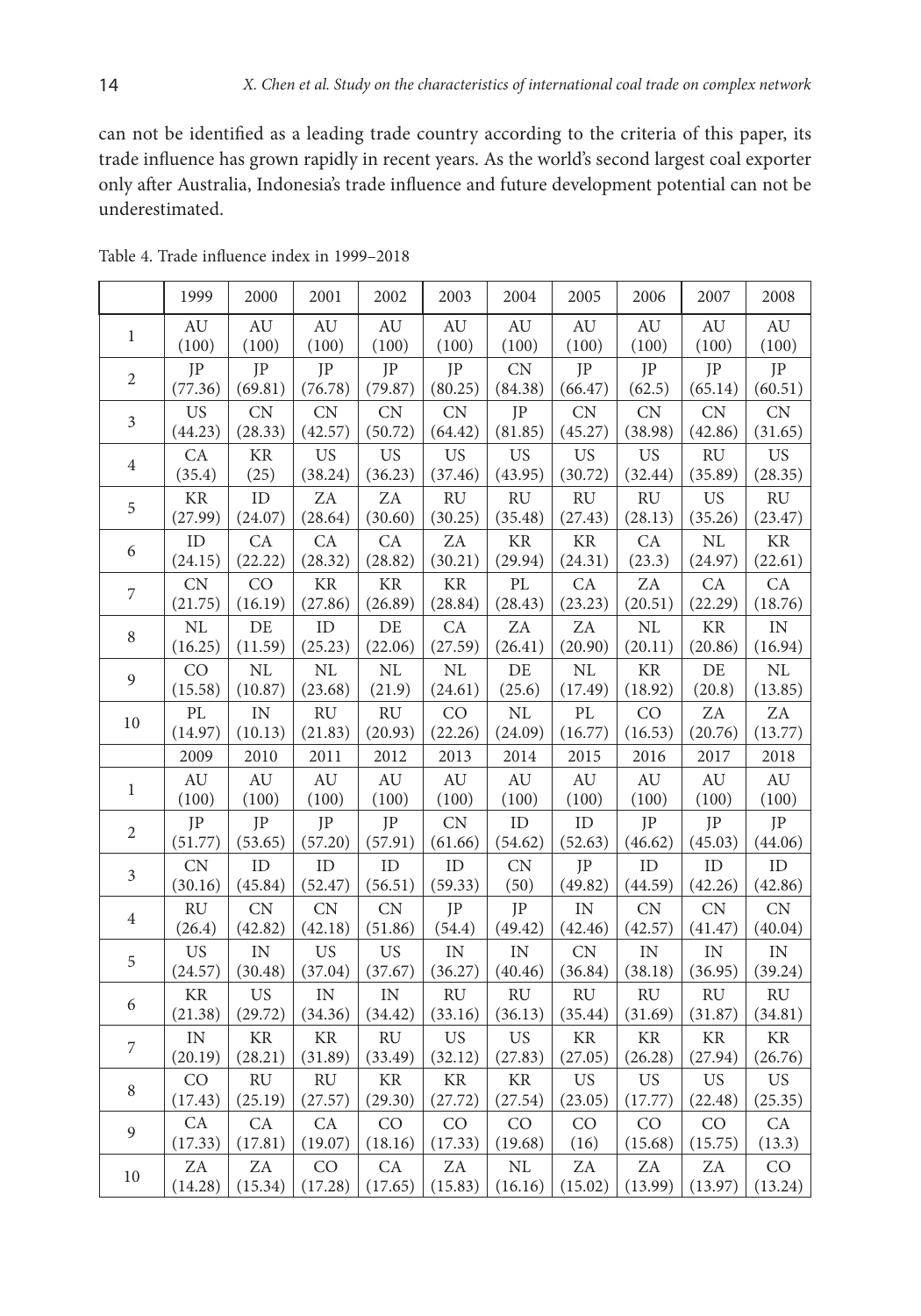

Figure 9. Evolution of dominant trade leading countries' trade influence index

Evolution of the ranking of trade hub: The coal trading hub is a crucial link in the circulation of coal, and it is also an important component of the coal international transportation network. Different from the trade leading countries, trade hub countries put particular emphasis on the transfer transportation capacity of the coal. Based on the 1999–2018 international coal trade data, the betweenness centrality of each participating country is calculated to measure the coal transfer capacity of each country, and the major trading hub countries are given in Table 5. A trade hub must not only have a high degree of centrality, but also have a certain degree of stability. As shown in Table 5, these five countries, including the United States, South Africa, India, the United Kingdom, and Russia, have possessed stable and high-ranking betweenness centrality since 2009. Therefore, they are recognized as core coal international hub countries. As shown in Figure 10, the betweenness centrality of a core hub country fluctuates within a certain range. Their betweenness centrality declined obviously between 2014 and 2016, but then recovered. The United States and South Africa both are the most important coal trading hubs, and their betweenness centrality are significantly higher than others. India, the United Kingdom, and Russia have little difference in their betweenness centrality, but Russia's role as a trading hub in recent years has become more and more important. As a major coal trade leading country, Russia, by virtue of its geographical advantage that it spans the Eurasia continent, has a solid foundation to become a crucially important trade hub.

|   | 1999    | 2000      | 2001    | 2002      | 2003      | 2004    | 2005    | 2006      | 2007      | 2008    |
|---|---------|-----------|---------|-----------|-----------|---------|---------|-----------|-----------|---------|
|   | US      | AU        | US      | ZA        | US.       | US      | US      | <b>US</b> | US        | US.     |
|   | (0.057) | (0.042)   | (0.084) | (0.094)   | (0.089)   | (0.089) | (0.104) | (0.097)   | (0.119)   | (0.113) |
| 2 | RU      | CO        | UK      | US        | ZA        | ZA      | ZA      | <b>CN</b> | ZA        | ZA      |
|   | (0.050) | (0.039)   | (0.058) | (0.077)   | (0.065)   | (0.075) | (0.080) | (0.085)   | (0.098)   | (0.094) |
| 3 | UK      | ID        | RU      | <b>CN</b> | <b>CN</b> | DE.     | CN      | ZA        | <b>CN</b> | CN      |
|   | (0.033) | (0.035)   | (0.046) | (0.066)   | (0.057)   | (0.048) | (0.073) | (0.083)   | (0.074)   | (0.069) |
| 4 | CO      | <b>CN</b> | ID      | UK        | UK        | RU      | DE      | DE.       | DE        | DE.     |
|   | (0.031) | (0.034)   | (0.038) | (0.048)   | (0.055)   | (0.045) | (0.044) | (0.040)   | (0.045)   | (0.043) |

Table 5. Trade hubs' betweenness centrality in 1999–2018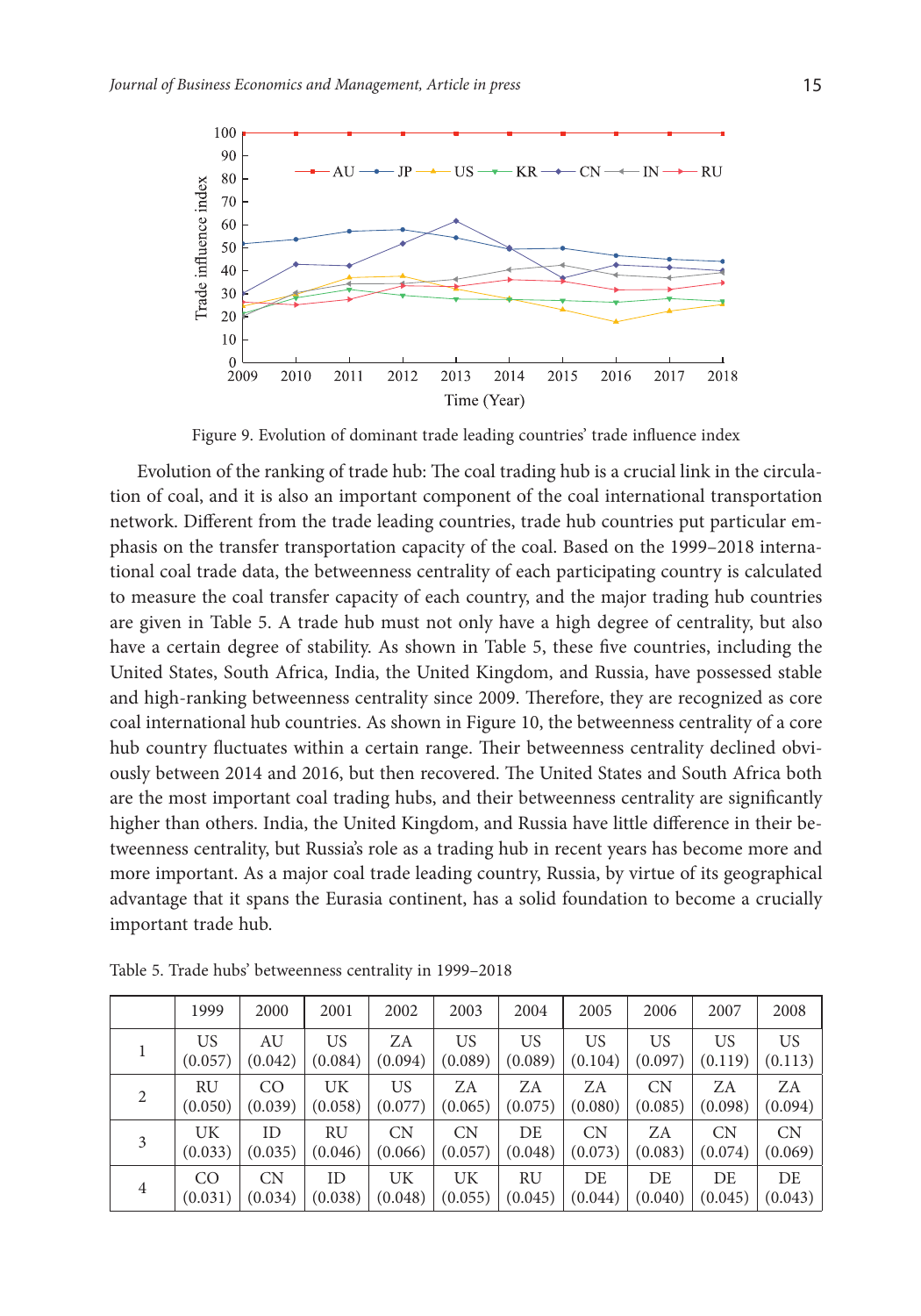|  |  | End of Table 5 |  |
|--|--|----------------|--|
|--|--|----------------|--|

|                | 1999                       | 2000      | 2001                   | 2002           | 2003                   | 2004      | 2005      | 2006       | 2007        | 2008                   |
|----------------|----------------------------|-----------|------------------------|----------------|------------------------|-----------|-----------|------------|-------------|------------------------|
| 5              | <b>TR</b>                  | DE        | CN                     | <b>RU</b>      | DE                     | PL        | <b>RU</b> | <b>RU</b>  | UK          | IN                     |
|                | (0.024)                    | (0.029)   | (0.038)                | (0.046)        | (0.052)                | (0.038)   | (0.040)   | (0.038)    | (0.036)     | (0.039)                |
| 6              | AU                         | <b>IT</b> | AU                     | AU             | <b>RU</b>              | <b>UK</b> | UK        | IN         | <b>RU</b>   | UK                     |
|                | (0.022)                    | (0.027)   | (0.032)                | (0.043)        | (0.048)                | (0.038)   | (0.028)   | (0.026)    | (0.035)     | (0.037)                |
| 7              | ID                         | NL        | CO                     | L <sub>B</sub> | AU                     | <b>CN</b> | AU        | AU         | IN          | LB                     |
|                | (0.019)                    | (0.024)   | (0.030)                | (0.043)        | (0.041)                | (0.036)   | (0.026)   | (0.026)    | (0.031)     | (0.034)                |
| $\,8\,$        | PL                         | <b>FR</b> | TR                     | DE             | IT                     | IN        | IN        | UK         | <b>TR</b>   | AU                     |
|                | (0.018)                    | (0.020)   | (0.026)                | (0.035)        | (0.027)                | (0.030)   | (0.017)   | (0.025)    | (0.027)     | (0.028)                |
| 9              | $\ensuremath{\mathsf{IT}}$ | LB        | NL                     | IT             | CO                     | AU        | IT        | IT         | IT          | CO                     |
|                | (0.016)                    | (0.018)   | (0.024)                | (0.030)        | (0.024)                | (0.027)   | (0.016)   | (0.021)    | (0.026)     | (0.027)                |
| 10             | CN                         | BE        | $\rm LB$               | <b>TR</b>      | $\rm BE$               | IT        | BE        | ${\rm FR}$ | LB          | NZ                     |
|                | (0.014)                    | (0.015)   | (0.023)                | (0.022)        | (0.019)                | (0.026)   | (0.015)   | (0.020)    | (0.026)     | (0.025)                |
|                | 2009                       | 2010      | 2011                   | 2012           | 2013                   | 2014      | 2015      | 2016       | 2017        | 2018                   |
| $\mathbf{1}$   | <b>US</b>                  | <b>US</b> | <b>US</b>              | <b>US</b>      | <b>US</b>              | <b>US</b> | ZΑ        | ZΑ         | ZA          | <b>US</b>              |
|                | (0.133)                    | (0.121)   | (0.099)                | (0.130)        | (0.104)                | (0.126)   | (0.057)   | (0.062)    | (0.120)     | (0.101)                |
| $\sqrt{2}$     | ZA                         | ZA        | ZA                     | ZA             | ZA                     | ZA        | <b>US</b> | <b>US</b>  | <b>US</b>   | ZA                     |
|                | (0.103)                    | (0.086)   | (0.092)                | (0.110)        | (0.093)                | (0.093)   | (0.057)   | (0.061)    | (0.105)     | (0.093)                |
| 3              | <b>CN</b>                  | <b>CN</b> | IN                     | LB             | UK                     | <b>RU</b> | <b>RU</b> | <b>CN</b>  | <b>RU</b>   | <b>RU</b>              |
|                | (0.041)                    | (0.052)   | (0.057)                | (0.047)        | (0.053)                | (0.043)   | (0.033)   | (0.036)    | (0.083)     | (0.090)                |
| 4              | LB                         | <b>RU</b> | UK                     | CN             | CN                     | UK        | CN        | RU         | UK          | TR                     |
|                | (0.041)                    | (0.039)   | (0.047)                | (0.045)        | (0.050)                | (0.043)   | (0.027)   | (0.025)    | (0.051)     | (0.035)                |
| 5              | $\ensuremath{\text{IN}}$   | UK        | $\mathbf{L}\mathbf{B}$ | <b>UA</b>      | $\mathbf{L}\mathbf{B}$ | DE        | UK        | UK         | TR          | UK                     |
|                | (0.036)                    | (0.037)   | (0.045)                | (0.041)        | (0.038)                | (0.041)   | (0.022)   | (0.021)    | (0.043)     | (0.033)                |
| 6              | <b>UK</b>                  | <b>UA</b> | <b>RU</b>              | IN             | <b>RU</b>              | <b>CN</b> | AU        | IN         | AU          | NL                     |
|                | (0.034)                    | (0.033)   | (0.039)                | (0.040)        | (0.035)                | (0.039)   | (0.018)   | (0.016)    | (0.033)     | (0.030)                |
| 7              | DE                         | ID        | CA                     | UK             | DE                     | ES        | <b>IT</b> | DE         | LB          | IN                     |
|                | (0.028)                    | (0.030)   | (0.038)                | (0.038)        | (0.034)                | (0.030)   | (0.014)   | (0.014)    | (0.033)     | (0.024)                |
| 8              | <b>RU</b>                  | IN        | <b>CN</b>              | RU             | <b>UA</b>              | AU        | TR        | NZ         | $\text{IN}$ | $\mathbf{L}\mathbf{B}$ |
|                | (0.026)                    | (0.030)   | (0.033)                | (0.031)        | (0.030)                | (0.029)   | (0.013)   | (0.013)    | (0.026)     | (0.023)                |
| $\mathfrak{g}$ | AU                         | TR        | <b>UA</b>              | CO             | IN                     | LB        | IN        | ES         | <b>NL</b>   | CN                     |
|                | (0.025)                    | (0.025)   | (0.033)                | (0.030)        | (0.028)                | (0.029)   | (0.012)   | (0.012)    | (0.025)     | (0.021)                |
| 10             | TR                         | <b>BE</b> | DE                     | NZ             | CO                     | IN        | ES        | TR         | IT          | IT                     |
|                | (0.025)                    | (0.024)   | (0.030)                | (0.028)        | (0.028)                | (0.028)   | (0.011)   | (0.012)    | (0.024)     | (0.018)                |

With the development of the coal trade, the gradual coal consumption among countries prompts an increase of more economical and convenient alternatives. Some large trading countries are influenced by the environmental protection and politics, causing their influence has decreased. In some ways, their trading positions are being overtaken by some developing countries. However, Australia and the United States still maintain strong positions based on their convenient transportation and sound resources. The emerging coal trading countries should expand new markets, adopt flexible measures and develop bilateral trade instead of direct competition with traditional coal powers. It is essential for each coal trading country to actively consolidate the relationship with traditional coal powers, and develop direct trading contacts with the emerging coal trading countries.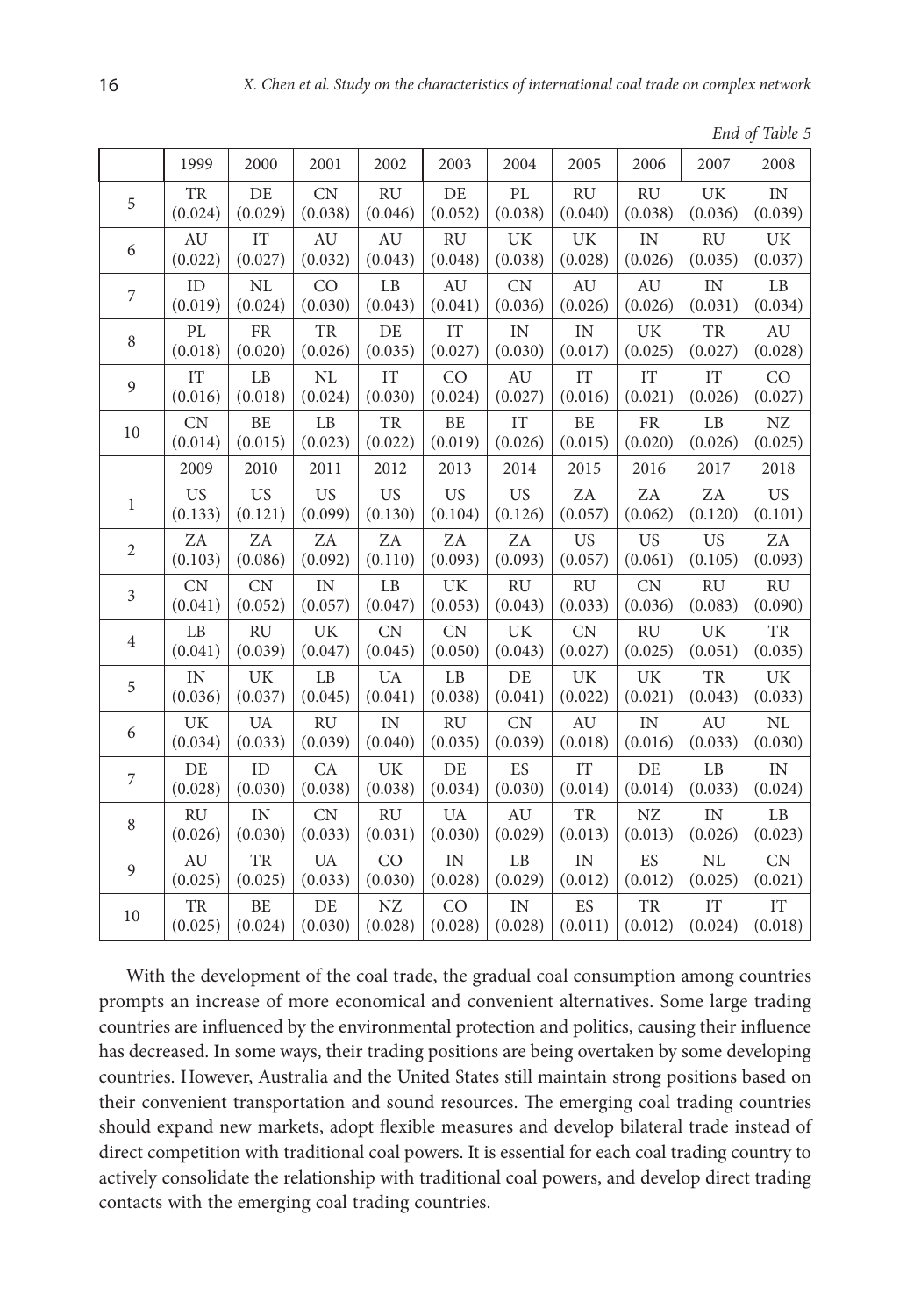

Figure 10. Evolution of the ranking of major trading hubs

#### **4. Countermeasures**

International trade is full of cooperation and competition, and no country can be exception. For every country, there are specific factors that enable it to gain an advantage in the international trade competition. Whether the international coal trade is prosperous and stable or not is closely related to the trade competitiveness of each participating country. The theory of competitive advantage proposed by Michael Porter can be used to analyze the specific production of a specific country or region compared with other countries or regions in the same domain and evaluate their corresponding economic benefits and competitive advantages, especially industry innovation and the elevating capacity, widely applied in the competitive analyzes of the industry, agriculture and service industry. In order to enhance the trade competitiveness, according to Michael Porter's theory of competitive advantage, the countermeasures of each country to gain competitive advantage are analyzed.

In the long run of coal demand, thanks to the growing international energy demand, the scale of the international coal trade kept growing steadily and trade activities remained increasingly active from 1999 to 2018, although the global market faced the long-term challenges of traditional energy sources, such as oil and natural gas, and strong competition from new energy sources, such as wind, nuclear and solar energy. The ability of each country to form competitive advantage in the international coal market is critical to ensure energy security and economic development. Michael Porter believes that a complete supporting industry is conducive to forming a competitive advantage. On the basis of the existing coal industry, the integration and development of a complete coal industry chain is conducive to forming a competitive advantage under this economic background that the international coal trade maintains steady development. The relevant countries should take coal mining as the basis, focusing on supporting the development of related industries, and make a part of the industrial chain grow big and strong, which can quickly form their competitive advantages.

From the perspective of the evolution of trade relations, the overall trend of trade development tends to be stable. The international coal trade has formed a relatively strong trading group over time. Countries should follow this trend and actively join the formed trading group or establish clear regional trade organizations. For net coal importers, firstly, by expanding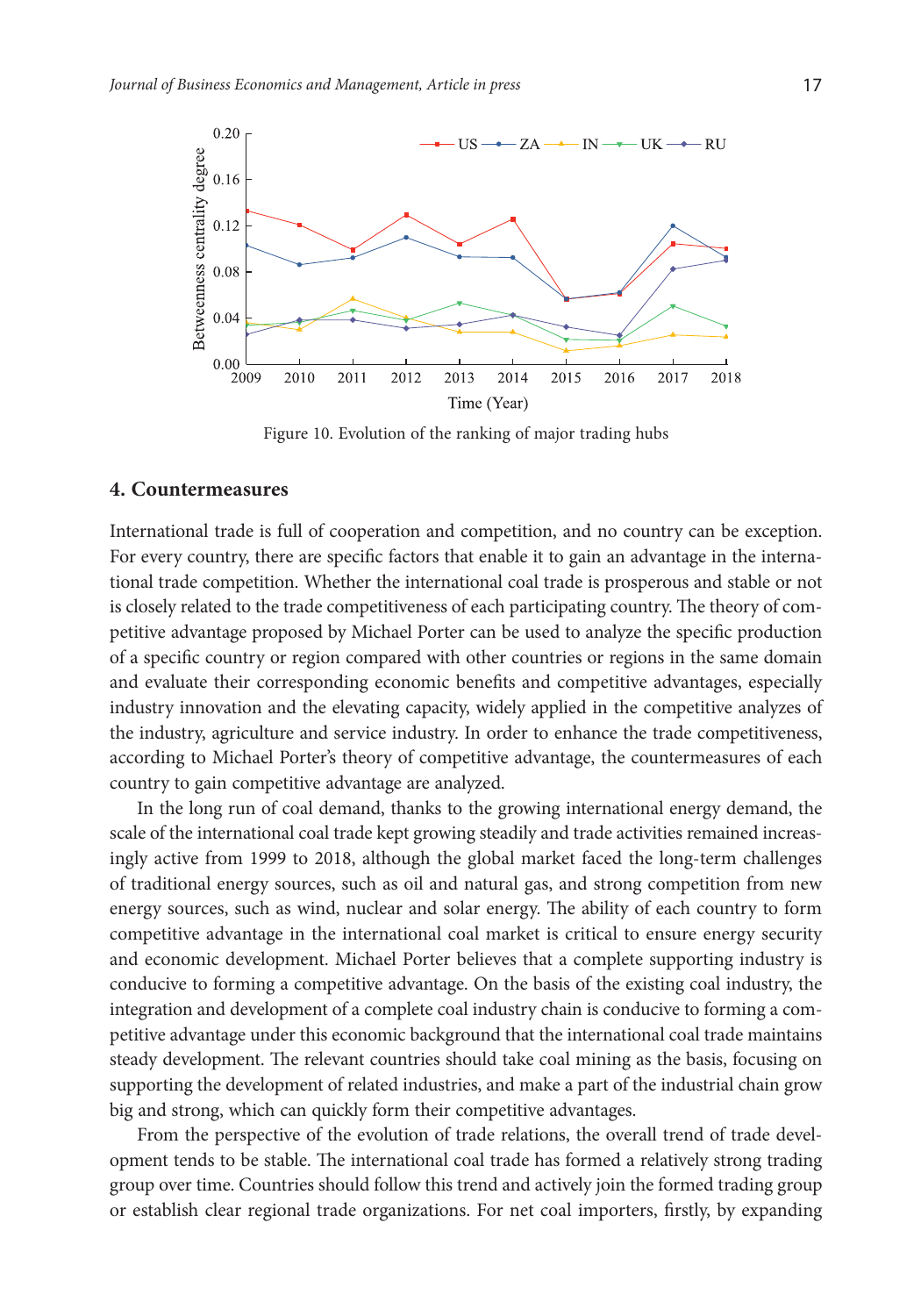its own internal demand, they can consolidate its position in the trading group. Secondly, they should proactively track major coal consumers for a long time and use this as the basis for adjusting coal trade. Finally, it is necessary to strengthen political, economic and cultural exchanges with major exporting countries to stabilize import sources and reduce unnecessary trade risks. For net coal exporters, firstly, developing their internal demand can effectively avoid export dependence. Secondly, upgrading technological means to reduce the cost of coal production can help to form a price advantage. And finally, their products should be improved to meet the complicated needs, taking into account differences in demand of the importers.

Trade flows spread toward an unbalanced state in recent years. From the perspective of the distribution of trade networks, there is a large difference in trade flows between various countries. This difference has become more pronounced in recent years, and future trade will be more unbalanced. Michael Porter believes that the essence of trade flow is the flow of production factors and the imbalance in trade flow is equal to the imbalance in the distribution of production factors. He divides the production factors into primary and advanced ones and points out that the advanced are more important for a country to obtain competitive advantages, including the environment, technology, and information factor. From the perspective of environmental factors, Australia and the United States have adequate coal resources, high coal quality and excellent mining environment. From the perspective of technical factors, Australia and the United States utilized and developed the coal earlier than others and have better access to the advanced mining technology in the world now. From the perspective of informational factors, Australia and the United States have established large-scale and long-term regional cooperation organizations, and within which information can be exchanged frequently and conveniently. The above-mentioned countries are traditional coal trading powers, who have strong competitive advantages, sufficient financial resources, and the ability to continue to develop advanced technologies, maintain organizational development, and further consolidate their competitive advantages. Both of the two powers have great impact on the flow of coal trade. For competitors, firstly, emerging exporting countries including India and Indonesia should take full advantage of their human resources advantages, accelerate their pace to master the advanced technologies, and develop the qualified professionals in this field. Secondly, some major trade transit countries, including Russia, which are also large net coal exporters, should integrate their intra-regional trade and expand their information advantages. Finally, such coal net importers as represented by China should take full advantage of the Belt and Road policy to diversify coal suppliers to avoid monopoly, explore the transit transportation capacity brought by the excellent infrastructure, undertake missions of the trade center, and strive to become the core coal hub countries in their region.

From the perspective of major coal participating countries, the international coal trade has not been affected much by the financial crisis. Even in 2008 and 2009, when the financial crisis had the greatest impact, international coal trade continued to grow steadily in terms of trade scale and the number of participating countries. Coal, as a traditional primary energy source, is consumed in a huge volume. And after long-term development, coal consuming countries are basically fixed, so the total amount of coal consumption has not changed significantly. The degree of reciprocity and equilibrium in coal trade has declined somewhat, but the trend is smooth and it can be considered as the result of competition between coal and other alternative energy sources. Michael Porter believes that opportunities are uncontrollable and the impact of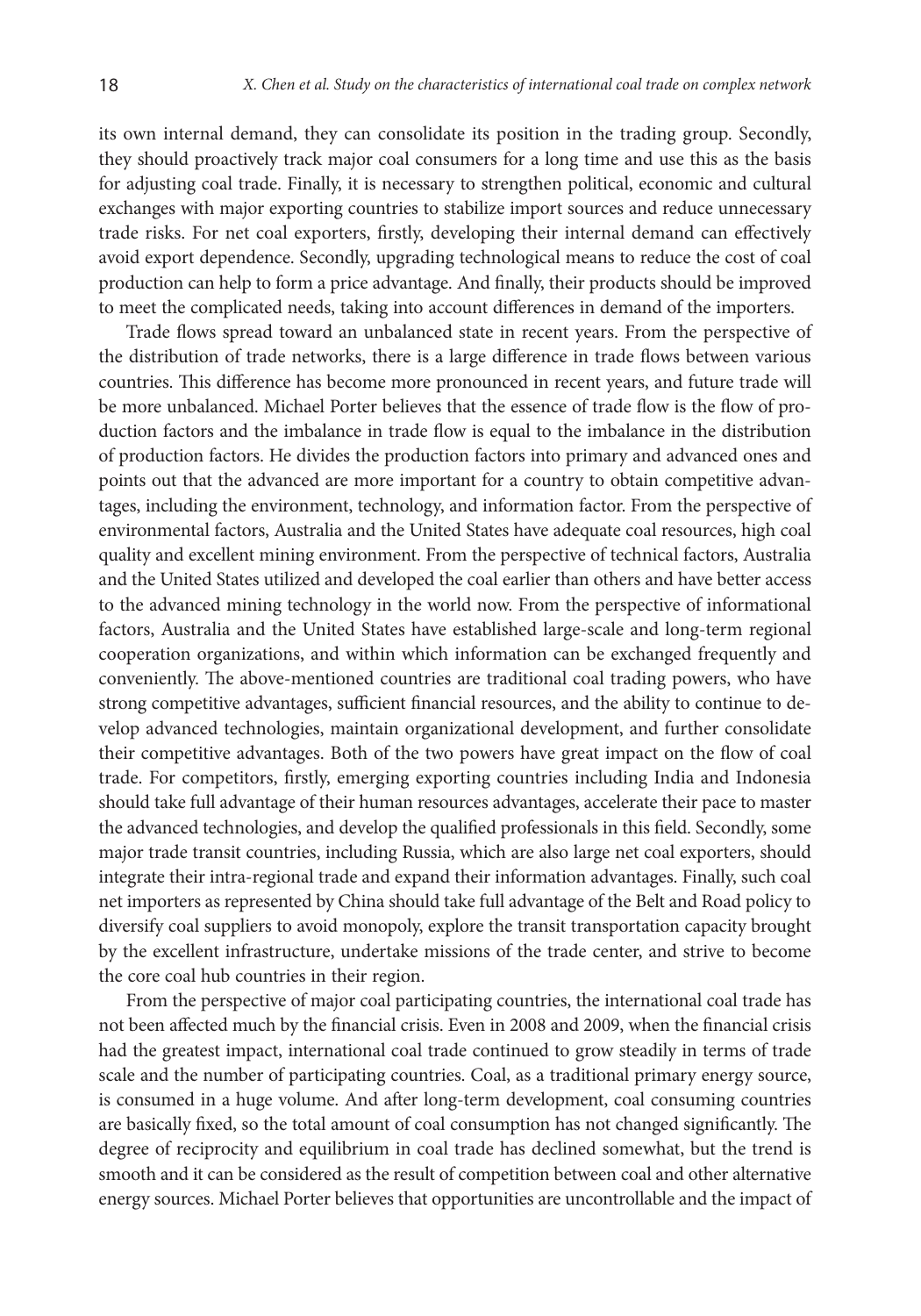government policies cannot be ignored. The United States took the lead in launching a series of trade frictions against China around 2015, and various trade indicators have undergone significant changes since then. This change is reflected in the decrease in cooperation between countries, the increase in the concentration of coal trade, the obvious increase in independent trade groups. Most trade tends to be carried out within groups, the number of trading partners of some countries has decreased significantly, and the pivotal role of major coal trading countries has been reduced. Data shows that the above situation has partially improved since 2017, but the negative impact of trade frictions on the international coal trade is far from eliminated. The trade dispute reminded all countries that energy security is related to the development of countries. For most countries, firstly, single energy dependence should be avoided, and more types of alternative energy sources should be developed. Secondly, it is inevitable to upgrade technology and transform industries to reduce coal consumption. Finally, it is very necessary to expand energy channels and increase trade influence. Generally speaking, the international coal market, which is in an active state of competition and has clear institutional norms, is more able to withstand the impact of policy changes.

## **Conclusions**

Through the multi-faceted analysis of the international coal trade, we can clearly realize the scale and trade distribution of the international coal market. Through the analysis of the various evolutionary characteristics of the international coal trade, we can understand the degree of aggregation and equilibrium of trade. By analyzing the major trade participating countries, we can find the core countries in coal trade and the characteristics that affect their changes. Although new trading powers are emerging, it is still difficult to challenge the dominant position of traditional trading powers such as Australia and the United States. Finally, combined with Michael Porter's theory of competitive advantage, strategies and suggestions to enhance trade competitiveness were put forward for each participating country. All countries should identify their own positioning, deepen the construction of industrial chain, fully tap internal demand and reduce external dependence. Practice shows that a stable alliance is beneficial to prevent emergencies, and strengthening international cooperation is very important for every country.

The complex network method simplifies the complex international trade and analyzes the trade relations between countries from a macro perspective. Because of this, the consideration of some more complicated influencing factors such as the environment, policies, and human geography is not yet complete. Therefore, there is still room for further in-depth research on the dynamic evolution of the international coal trade.

### **Acknowledgements**

The authors acknowledge the learned reviewers for their valuable suggestions in enriching the quality of the paper. The authors acknowledge my friend MA Lin for her selfless contribution to the paper. The authors also acknowledge the support and cooperation provided by the bossiness school of Changzhou University, the school of management of China University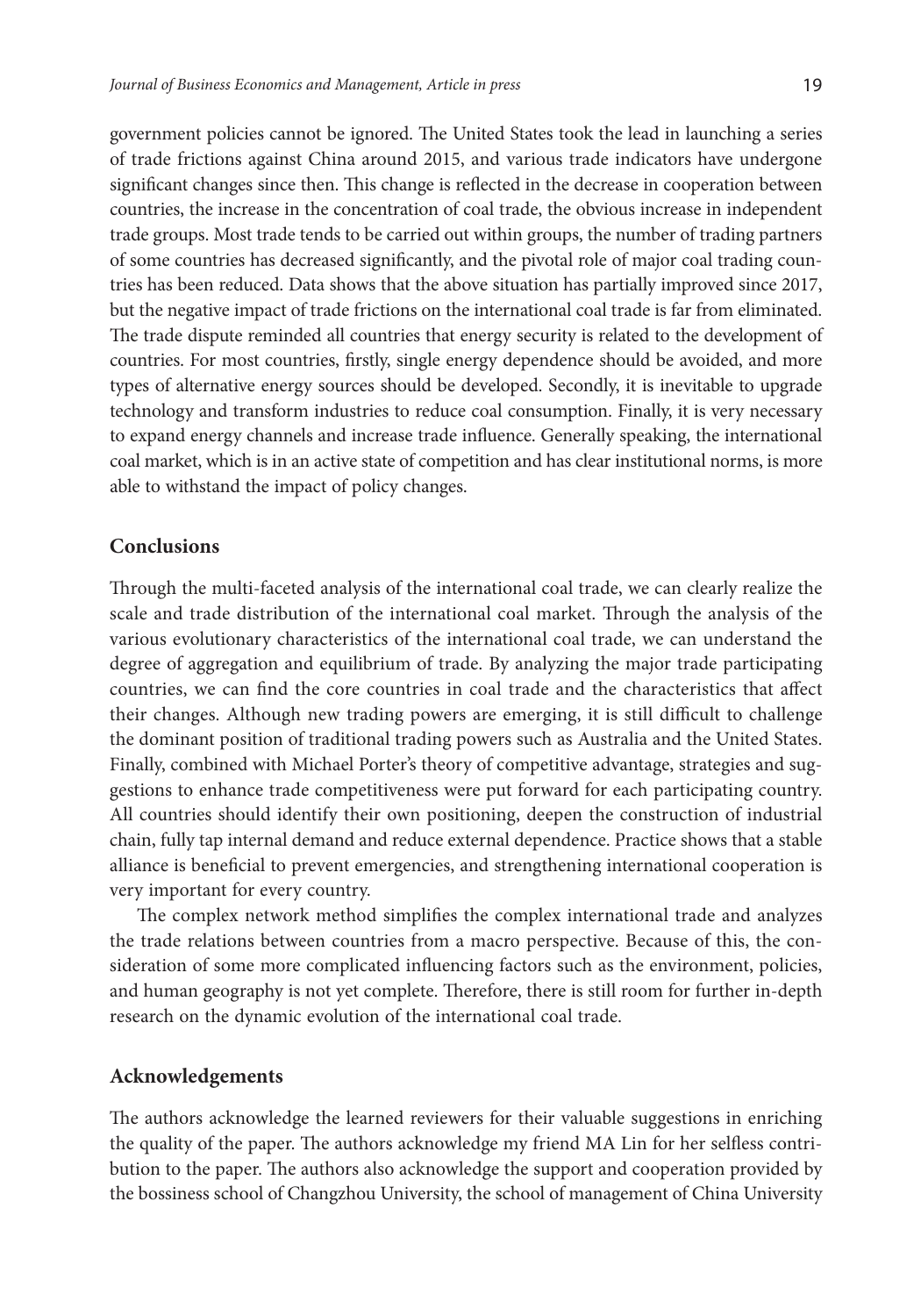of Mining and Technology, Beijing and the National Natural Science Foundation of China (Grant No. 61471362).

### **Funding**

This work was supported by the the National Natural Science Foundation of China under Grant No. 61471362.

### **Author contributions**

Both authors initiated this research and a manuscript. Chen Xiaoci and Tan Zhanglu proposed the study goal. Chen Xiaoci and Li Siwen was responsible for data analysis and conducted literature search.

# **Disclosure statement**

Both authors don't have any competing financial, professional, or personal interests with other parties.

## **References**

- Barabási, A. L., & Albert, R. (1999). Emergence of scaling in random networks. *Science*, *286*(5439), 509–512. <https://doi.org/10.1126/science.286.5439.509>
- Bhattacharya, K., Mukherjee, G., Saramäki, J., Kaski, K., & Manna, S. S. (2008). The international trade network: weighted network analysis and modelling. *Journal of Statistical Mechanics: Theory and Experiment*, *2008*(02), P02002. https://doi.org/10.1088/1742-5468/2008/02/P02002
- BP. (2019, June 11). *BP Statistical Review of World Energy*. https://www.bp.com/en/global/corporate/ news-and-insights/press-releases/bp-statistical-review-of-world-energy-2019.html
- Chen, J., Xie, Q., Shahbaz, M., Song, M., & Wu, Y. (2021). The fossil energy trade relations among BRICS countries. *Energy*, *217*, 119383.<https://doi.org/10.1016/j.energy.2020.119383>
- Cronshaw, I. (2015). World Energy Outlook 2014 projections to 2040: Natural gas and coal trade, and the role of China. *Australian Journal of Agricultural and Resource Economics*, *59*(4), 571–585. <https://doi.org/10.1111/1467-8489.12120>
- Gao, C., Su, B., Sun, M., Zhang, X., & Zhang, Z. (2018). Interprovincial transfer of embodied primary energy in China: A complex network approach. *Applied Energy*, *215*, 792–807. <https://doi.org/10.1016/j.apenergy.2018.02.075>
- Guan, Q., & An, H. (2017). The exploration on the trade preferences of cooperation partners in four energy commodities' international trade: Crude oil, coal, natural gas and photovoltaic. *Applied Energy*, *203*, 154–163. <https://doi.org/10.1016/j.apenergy.2017.06.026>
- Guimera, R., Mossa, S., Turtschi, A., & Amaral, L. N. (2005). The worldwide air transportation network: Anomalous centrality, community structure, and cities' global roles. *Proceedings of the National Academy of Sciences*, *102*(22), 7794–7799. <https://doi.org/10.1073/pnas.0407994102>
- Hauenstein, C., & Holz, F. (2021). The US coal sector between shale gas and renewables: Last resort coal exports? *Energy Policy*, *149*, 112097. <https://doi.org/10.1016/j.enpol.2020.112097>